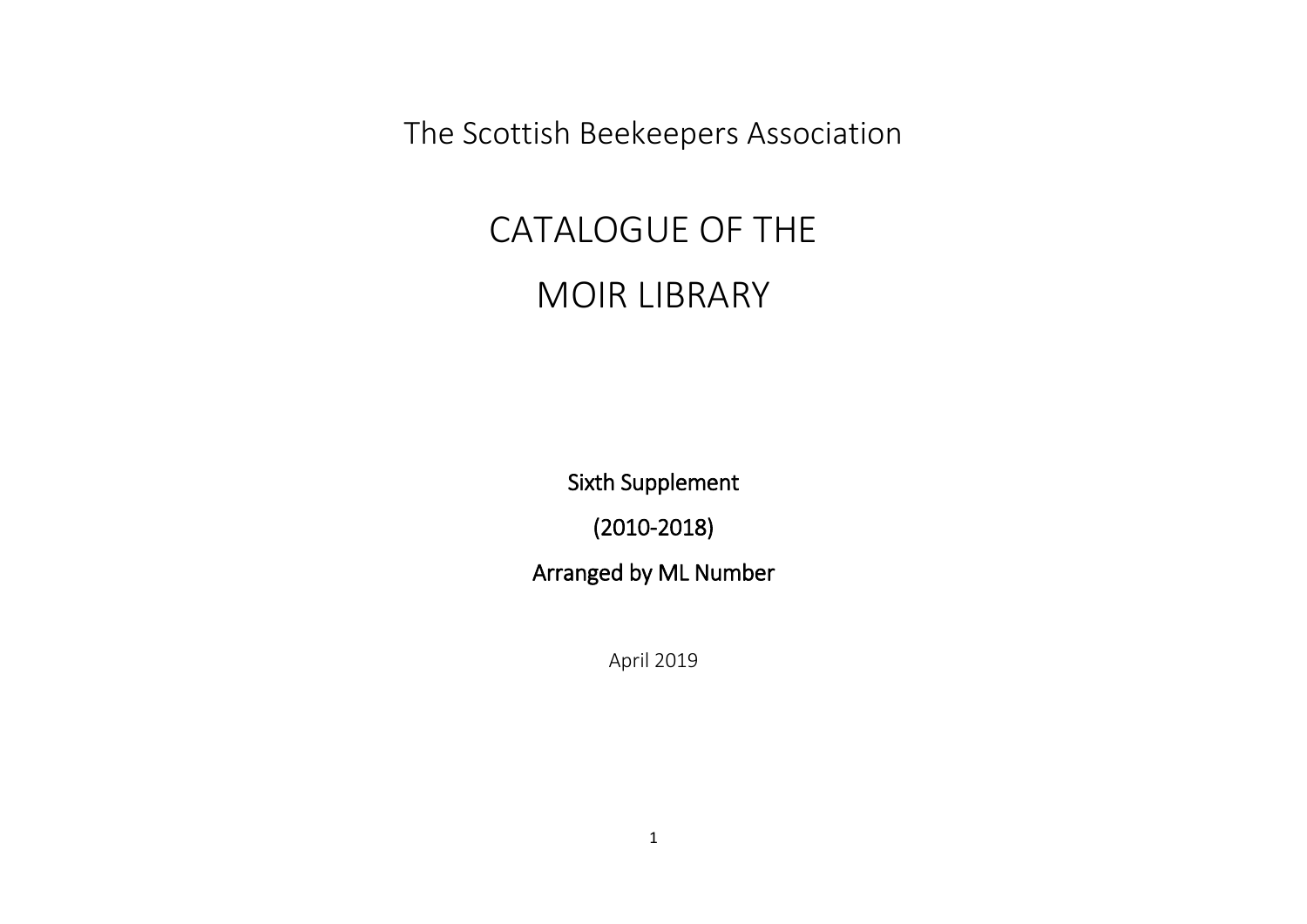| Date | ML No  | Class No      | Author                            | Title                                                             | Remarks        |
|------|--------|---------------|-----------------------------------|-------------------------------------------------------------------|----------------|
| 2010 | ML3381 | SF520.1661    | International Beekeeping Congress | Reports of 26th International Apicultural Congress Adelaide 1977  |                |
| 2010 | ML3882 | SF520.143     | International Beekeeping Congress | Reports of 28th International Apicultural Congress Acapulco 1981  |                |
| 2010 | ML3383 | SF525 C68     |                                   | Collins Beekeeping Bible                                          |                |
| 2010 | ML3384 | SF520.19 C99  | Apimondia XIX Congress            | Complete Texts of Lectures Vol 1                                  |                |
| 2010 | ML3385 | SF520.19 C99  | Apimondia XIX Congress            | Complete Texts of Lectures Vol 2                                  |                |
| 2010 | ML3386 | SF535.5       | Howes FN                          | Plants and Beekeeping                                             |                |
| 2010 | ML3387 | SF520.19 C79  | International Beekeeping Congress | Reports of 27th International Apicultural Congress Athens         |                |
| 2010 | ML3388 | SF520.147     | International Beekeeping Congress | Reports of 32nd International Apicultural Congress Rio de Janeiro |                |
| 2011 | ML3389 | SF520.19 H93  | International Beekeeping Congress | Reports of 29th International Apicultural Congress                |                |
| 2011 | ML3390 | SF530.5 C46   | Chapman ADA                       | A Honey Bee and her Master                                        |                |
| 2011 | ML3391 | SF530.3 D25   | Dadant CP                         | First Lessons in Beekeeping                                       |                |
| 2011 | ML3392 | QR926         | Holme FE                          | Familiar Wild Flowers                                             |                |
| 2011 | ML3393 | QL785         | Manning A                         | An Introduction to Animal Behaviour                               |                |
| 2011 | ML3394 | SF520.19 R98  | International Beekeeping Congress | Reports of 20th International Apicultural Congress Bucharest      |                |
| 2011 | ML3395 | SF520.19 R98  | International Beekeeping Congress | Reports of 20th International Apicultural Congress Bucharest      |                |
| 2011 | ML3396 | SF535.1       | Maurizio A and Grafl I            | Das Trachtpflanzenbuch Nektar und pollen                          |                |
| 2011 | ML3397 | SF539         | Zander, Koch and Maurizio         | Das Honig                                                         |                |
| 2011 | ML3398 | QL47          | Nicholson HA                      | Manual of Zoology for the Use of Students                         | Robert Couston |
| 2011 | ML3399 | SF521.5 B41   |                                   | The Beekeeper's Annual                                            |                |
| 2011 | ML3400 | SF530.3 T94   | Turnbull W                        | The Bad Beekeepers' Club                                          |                |
| 2011 | ML3401 | QK926         | Clapham, Tutin and Warburg        | Flora of the British Isles                                        |                |
| 2011 | ML3402 | SF525.M27     | Manley ROB                        | Beekeeping in Britain                                             |                |
| 2011 | ML3403 | SF521.5 B41   | Mace H                            | The Beekeeping Annual 1941                                        |                |
| 2011 | ML3404 | QL496         | Wigglesworth VB                   | The Principles of Insect Physiology                               |                |
| 2011 | ML3405 | SF526.62      | Jacobsen F and others             | Bee Culture Bulletin No 56                                        |                |
| 2011 | ML3406 | SF520.5       | British Beekeepers Association    | Eight Addresses Given at the Annual Conference                    |                |
| 2011 | ML3407 | <b>SF517E</b> | Ellis H                           | Sweetness and Light                                               |                |
| 2011 | ML3408 | SF535         | Aston D and Bucknall S            | Plants and Honey bees                                             |                |
| 2011 | ML3409 | SF525 D25     | Davies A                          | Beekeeping                                                        |                |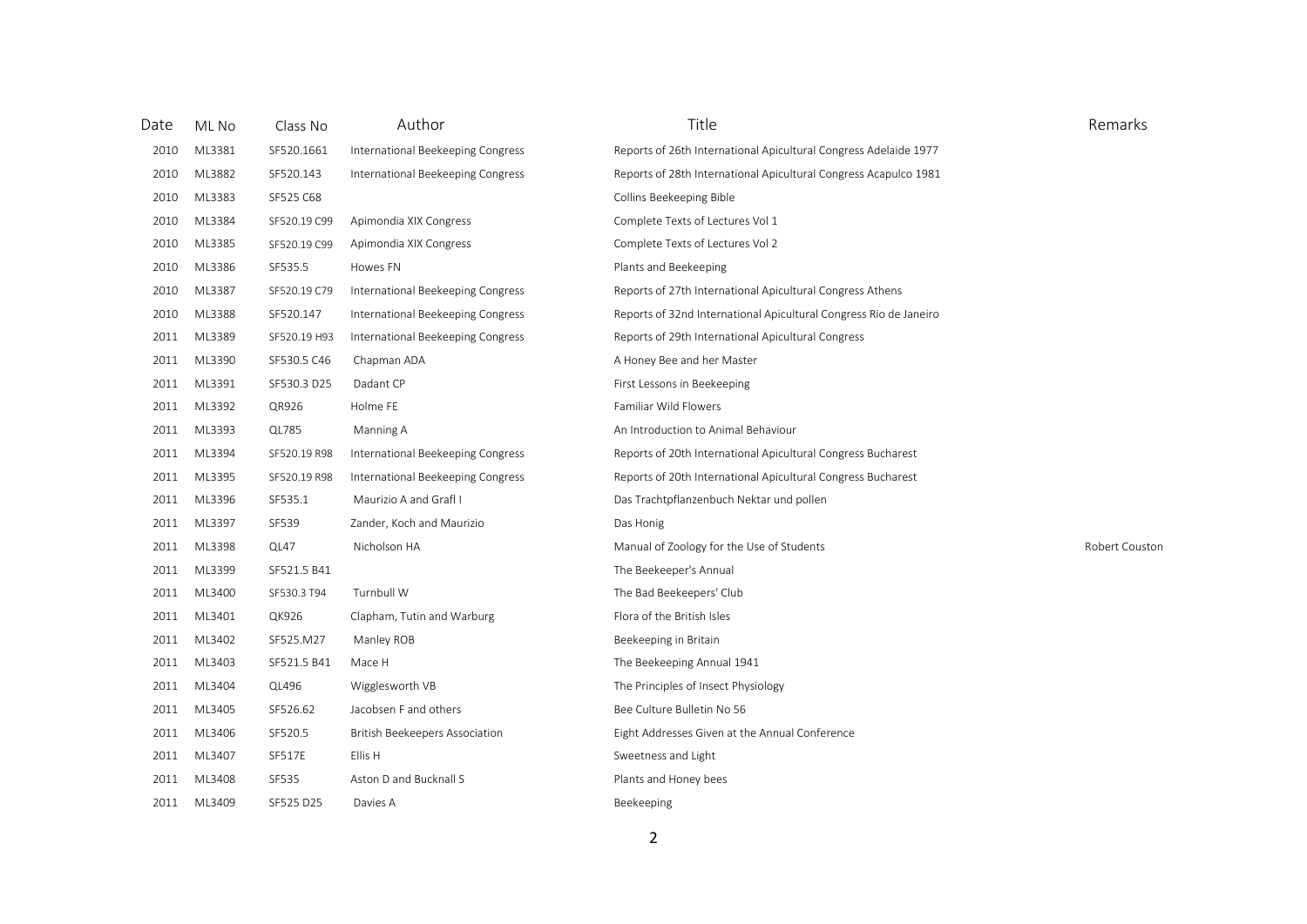| 2011 | ML3410 | SF525 C88    | Cramp D            | Practical Manual of Beekeeping                            |                                       |
|------|--------|--------------|--------------------|-----------------------------------------------------------|---------------------------------------|
| 2011 | ML3411 | SF530.3 G664 | Gordon P           | Starting with Bees                                        |                                       |
| 2011 | ML3412 | SF525 C68    |                    | Collins Beekeepers' Bible                                 |                                       |
| 2011 | ML3413 | SF515 T22    | Tautz J            | The Buzz about Bees                                       | Lost by borrower, replaced 3/16       |
| 2011 | ML3414 | SF523 L35    | Latham A           | Allen Latham's Bee Book                                   |                                       |
| 2011 | ML3415 | SF531.5 S92  | Stuart FS          | <b>Beekeeping Practice</b>                                |                                       |
| 2011 | ML3416 | SF514 L92    | Lubbock J          | Ants, Bees and Wasps 9th Edition                          |                                       |
| 2011 | ML3417 | SF523 T25    | Teale EW           | The Golden Throng: a Book about Bees                      | Gifted by John Macarthur              |
| 2011 | ML3418 | SF537.3 B47  | Bent ER            | Swarm Control Survey                                      |                                       |
| 2011 | ML3419 | SF530.3 W14  | Waine A            | Background to Beekeeping                                  | Gifted by John Macarthur              |
| 2011 | ML3420 | SF537.3 M11  | McArthur AE        | Milestones in Beekeeping and the Swarm Trigger Discovered |                                       |
| 2011 | ML3421 | SF515.7 F82  | Francon J          | The Mind of the Bees by H Eltringham                      | Gifted by John Macarthur              |
| 2011 | ML3422 | SF523 S44    | Sechrist EL        | <b>Honey Getting</b>                                      | Gifted by John Macarthur              |
| 2011 | ML3423 | SF529 S97    | Gelieu J           | The Bee Preserver                                         | Gifted by George and June Braithwaite |
| 2011 | ML3424 | SF517.2      | Hawker RJ          | The Enigma that was Thomas William Cowan                  | Gifted by the Author                  |
| 2011 | ML3425 | SF525 H22    | Hamilton W         | The Art of Beekeeping                                     | Gifted by John Macarthur              |
| 2011 | ML3426 | SF523 T25    | Teale EW           | The Golden Throng: a Book about Bees                      | Smith Bequest                         |
| 2011 | ML3427 | SF531.5 M27  | Manley ROB         | Honey Production in the British Isles                     | Gifted by John Macarthur              |
| 2011 | ML3428 | SF518        | Fraser HM          | Beekeeping in Antiquity 2nd edition                       | Gifted by John Macarthur              |
| 2011 | ML3429 | SF539.4      | Herrold-Hempsall W | Producing, Preparing, Exhibiting and Judging Bee Products |                                       |
| 2011 | ML3430 | SF525 G81    | Gregg AL           | Philosophy and Practice of Beekeeping                     | Gifted by John Macarthur              |
| 2011 | ML3431 | SF533.3      | <b>Blow T</b>      | Bees, Hives and Honey                                     |                                       |
| 2011 | ML3432 | SF518        | Fraser HM          | Beekeeping in Antiquity                                   | Couston Bequest                       |
| 2011 | ML3433 | SF525 4D28   | Deans ASC          | The Beekeeper's Encyclopaedia                             |                                       |
| 2011 | ML3434 | SF517.5 E25  | Edwardes T         | The Lore of the Honeybee                                  | Gifted by John Macarthur              |
| 2011 | ML3435 | SF530.3 D25  | Deans ASC          | Bees and Beekeeping                                       | Deans Gift                            |
| 2011 | ML3436 | SF530.3 D25  | Deans ASC          | Bees and Beekeeping                                       | Deans Gift                            |
| 2011 | ML3437 | SF516        | Maeterlinck M      | The Life of the Bee                                       |                                       |
| 2011 | ML3438 | SF525 H78    | Hooper MM          | Common Sense Beekeeping 3rd edition                       |                                       |
| 2011 | ML3439 | SF527.5 B62  | Buzzard CN         | <b>Shining Hours</b>                                      |                                       |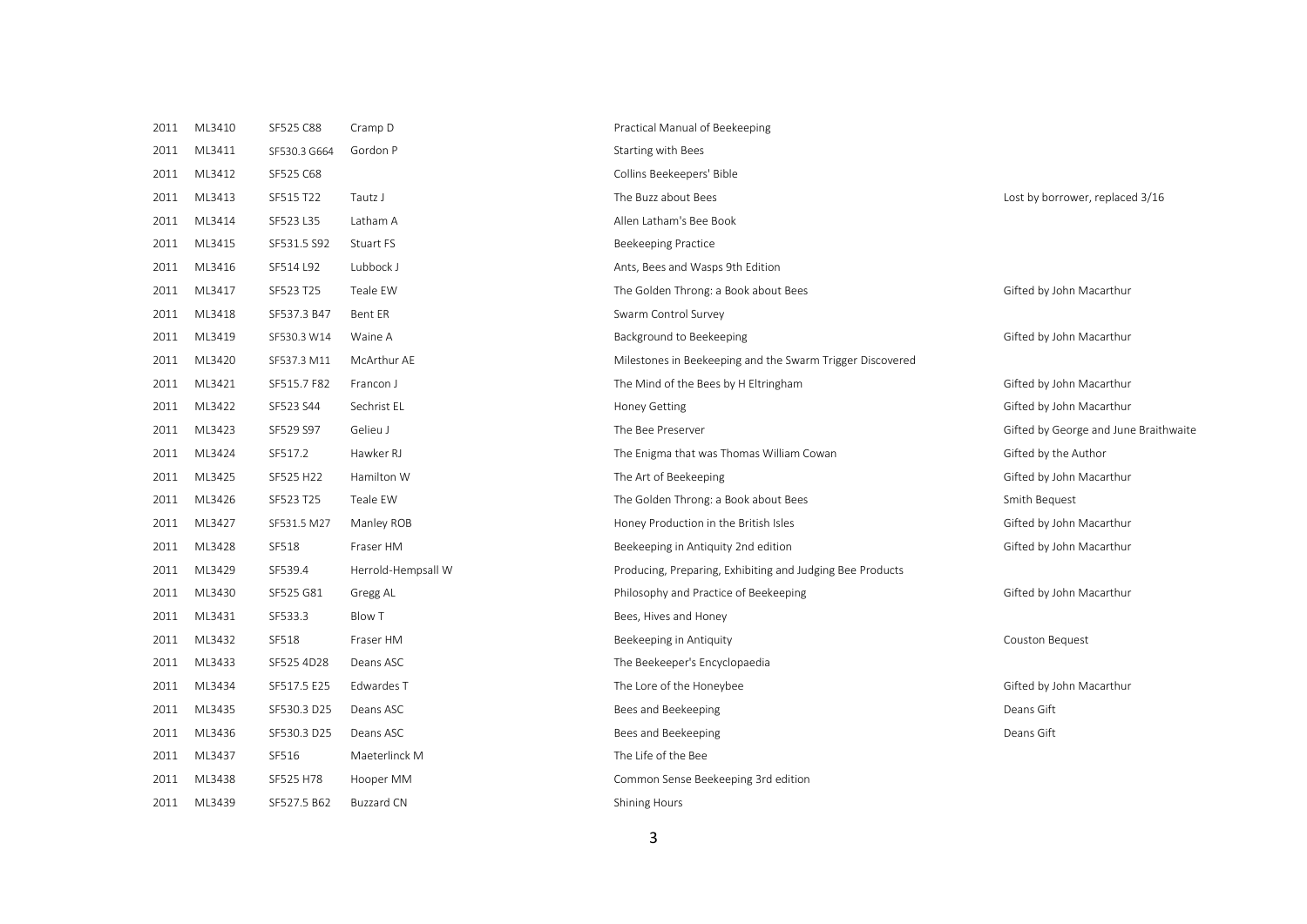| 2011 | ML3440 | SF537.4      | Snelgrove LE                      | The Introduction of Queen Bees                               |
|------|--------|--------------|-----------------------------------|--------------------------------------------------------------|
| 2011 | ML3441 | SF521.5 B41  | Mace H                            | The Beekeeping Annual and Diary                              |
| 2012 | ML3442 | SF525.3 R89  | Royle G                           | Apis Through the Looking Glass                               |
| 2012 | ML3443 | SF525 W27    | Waring A and Waring C             | Haynes Bee Manual                                            |
| 2012 | ML3444 | SF515.3 H56  | Herrold-Hempsall W                | The Anatomy, Physiology and Natural History of the Honeybee  |
| 2012 | ML3445 | SF520.19 P76 | International Beekeeping Congress | XXXI Congress Second Circular                                |
| 2012 | ML3446 | SF532.57     | Clarke RE                         | Comb and Common-sense                                        |
| 2012 | ML3447 | SF525 G78    | GB Ministry of Ag. and Fish.      | Bee Keeping                                                  |
| 2012 | ML3448 | SF532.15     | GB Ministry of Ag. and Fish.      | Bee Hives by Colin Butler Bulletin no 144                    |
| 2012 | ML3449 | SF520.147    | International Beekeeping Congress | XXXI Congress Programme of Abstracts and Reports             |
| 2012 | ML3450 | SF538        | International Beekeeping Congress | Proceedings of the Meeting on Bee Pathology, Gent 1990       |
| 2012 | ML3451 | SF517.5 W7   | Wilson B                          | The Hive                                                     |
| 2012 | ML3452 | QL568 A6     | Benjamin A and McCallum B         | A World Without Bees                                         |
| 2012 | ML3453 | QL496        | Carreck N and Johnson AW          | Aspects of Sociality in Insects                              |
| 2012 | ML3454 | SF534.47     | Doyle J                           | <b>Collecting Honey Pots</b>                                 |
| 2012 | ML3455 | SF517.2      | Smith AR                          | William Charles Cotton MA 1813-1879                          |
| 2012 | ML3456 | SF539.19     | Bishop H                          | Robbing the Bees                                             |
| 2012 | ML3457 | SF514        | Evans E, Burns I and Spivak M     | Befriending Bumblebees                                       |
| 2012 | ML3458 | SF534.1      | Mann P                            | How to Keep Bees Without Finding the Queen                   |
| 2012 | ML3459 | TT876        | Staniforth A                      | Straw and Straw Craftsmen                                    |
| 2012 | ML3460 | SF525.3 D49  | Yates JD                          | Nudge, Nudge, Hint, Hint                                     |
| 2012 | ML3461 | SF525 W67    | Wildman D                         | Complete Guide to the Management of Bees throughout the Year |
| 2012 | ML3462 | SF523 R78    | Root AI and Root ER               | The ABC and XYZ of Bee Culture                               |
| 2012 | ML3463 | QK926        | Percival MS                       | Floral Biology                                               |
| 2012 | ML3464 | SF540.7      | Havenhand G                       | Honey, Nature's Golden Healer                                |
| 2012 | ML3465 | SF517.2      | Robson WS                         | Reflections on Beekeeping                                    |
| 2012 | ML3466 | SF517.9      | Crane EE                          | Dictionary of Beekeeping                                     |
| 2012 | ML3467 | SF529.2 M53  | Orel V                            | Mendel                                                       |
| 2012 | ML3468 | SF525.4 T59  | Tinsley J                         | Beekeeping                                                   |
| 2012 | ML3469 | SF527.5 R62  | <b>Buzzard CN</b>                 | <b>Shining Hours</b>                                         |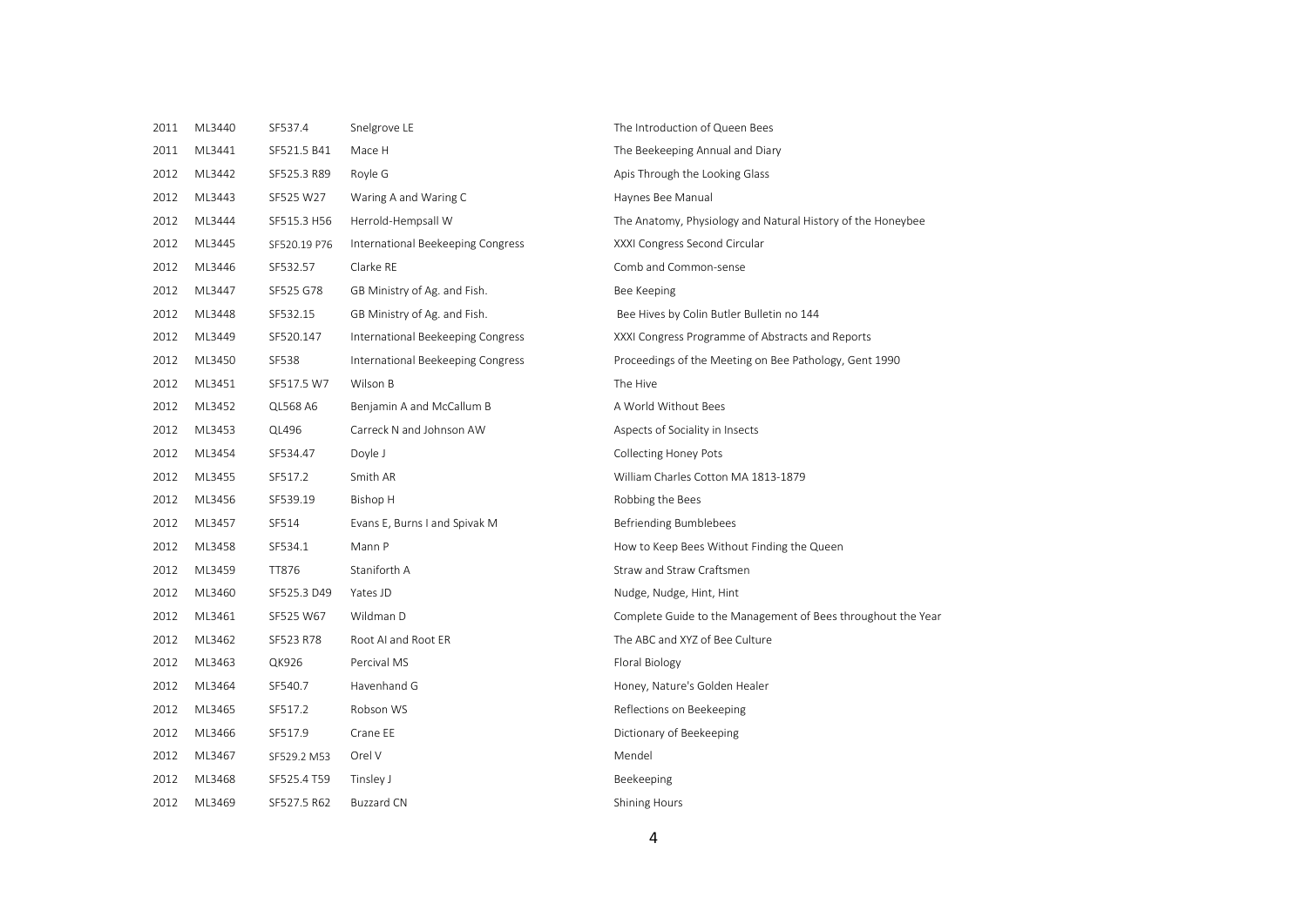| 2012 | ML3470 | SF517.5 W72  | Williams C                        | The Story of the Hive                                          |
|------|--------|--------------|-----------------------------------|----------------------------------------------------------------|
| 2012 | ML3471 | SF514 S25    | Saunders E                        | Wild Bees, Wasps and Ants                                      |
| 2012 | ML3472 | SF538.21 T19 | Tarr HLA                          | Studies on European Foul Brood of Bees                         |
| 2012 | ML3473 | SF534.5 S67  | Snelgrove LE                      | Queen Rearing 4th Edition                                      |
| 2012 | ML3434 | SF525 G78    | GB Ministry of Ag. and Fish.      | Beekeeping 11th Edition                                        |
| 2012 | ML3475 | SF525 G78    | GB Ministry of Ag. and Fish.      | Beekeeping by Butler CG                                        |
| 2012 | ML3476 | SF523 G78    | GB Ministry of Ag. and Fish.      | Diseases of Bees                                               |
| 2012 | ML3477 | SF525.6 H65  | Hillyard TN and Markham J         | A Survey of Beekeeping in Ireland                              |
| 2012 | ML3478 | SF532.15     | GB Ministry of Ag. and Fish.      | Bee Hives by Butler CG                                         |
| 2012 | ML3479 | SF521.54     | Robertson UA                      | SBA the Early Years                                            |
| 2012 | ML3480 | SF521.54     | Robertson UA                      | SBA the Early Years                                            |
| 2012 | ML3481 | SF538.25     | <b>Burnside CE</b>                | Fungus Disease of the Honey Bee                                |
| 2012 | ML3482 | SF521.5 B41  | Mace H                            | Beekeepers' Annual 1943                                        |
| 2012 | ML3483 | SF538.38     | Apimondia                         | Diagnose und Therapie der Varroatose                           |
| 2012 | ML3484 | SF516        | Maeterlinck M                     | The Life of the Bee                                            |
| 2012 | ML3485 | SF529 N39    | Herberg R and Thyri H             | 50-Ars Jubileumsberetning for Honningcentralen A/L             |
| 2012 | ML3486 | SF520.13     | International Beekeeping Congress | Report of the 21st International Congress (Russian Edition)    |
| 2012 | ML3487 | SF534.5 M95  | International Beekeeping Congress | Summaries of lecture read at 21st International Congress       |
| 2012 | ML3488 | SF538.21 S93 | Sturtevant AP                     | Development of American Foul Brood, Metabolism and Course      |
| 2012 | ML3489 | SF538.373    | Bourne All                        | Poisoning of Honeybees by Orchard Sprays                       |
| 2012 | ML3490 | SF539.9 R45  | Smith MV                          | Production of Royal Jelly                                      |
| 2012 | ML3491 | SF525 B46    | Benjamin A and McCallum B         | Keeping Bees and Making Honey                                  |
| 2012 | ML3492 | SF521.5 B41  | Mace H                            | The Beekeeping Annual 1941                                     |
| 2013 | ML3493 | SF526.15 A39 | Richards KW                       | Alfalfa leafcutter bee management in Western Canada            |
| 2013 | ML3494 | SF520.5      | Holt JW and Crow FJ               | A Short History of the National Honey Show 1923-1980           |
| 2013 | ML3495 | SF517.8      | Yates JD and Yates BD             | Beekeeping Study Notes for the BBKA Exams, Modules 5,6,7 and 8 |
| 2013 | ML3496 | SF517.8      | Yates JD and Yates BD             | Beekeeping Study Notes for the BBKA Exam, Modules 1,2 and 3    |
| 2013 | ML3497 | SF517.8      | Yates JD and Yates BD             | Beekeeping Study Notes for the BBKA Exam, Modules 1,2 and 3    |
| 2013 | ML3498 | SF535.5      | Howes FN                          | Plants and Beekeeping                                          |
| 2013 | ML3499 | SF538 B15    | Bailey L                          | Infectious Diseases of the Honeybee                            |
|      |        |              |                                   |                                                                |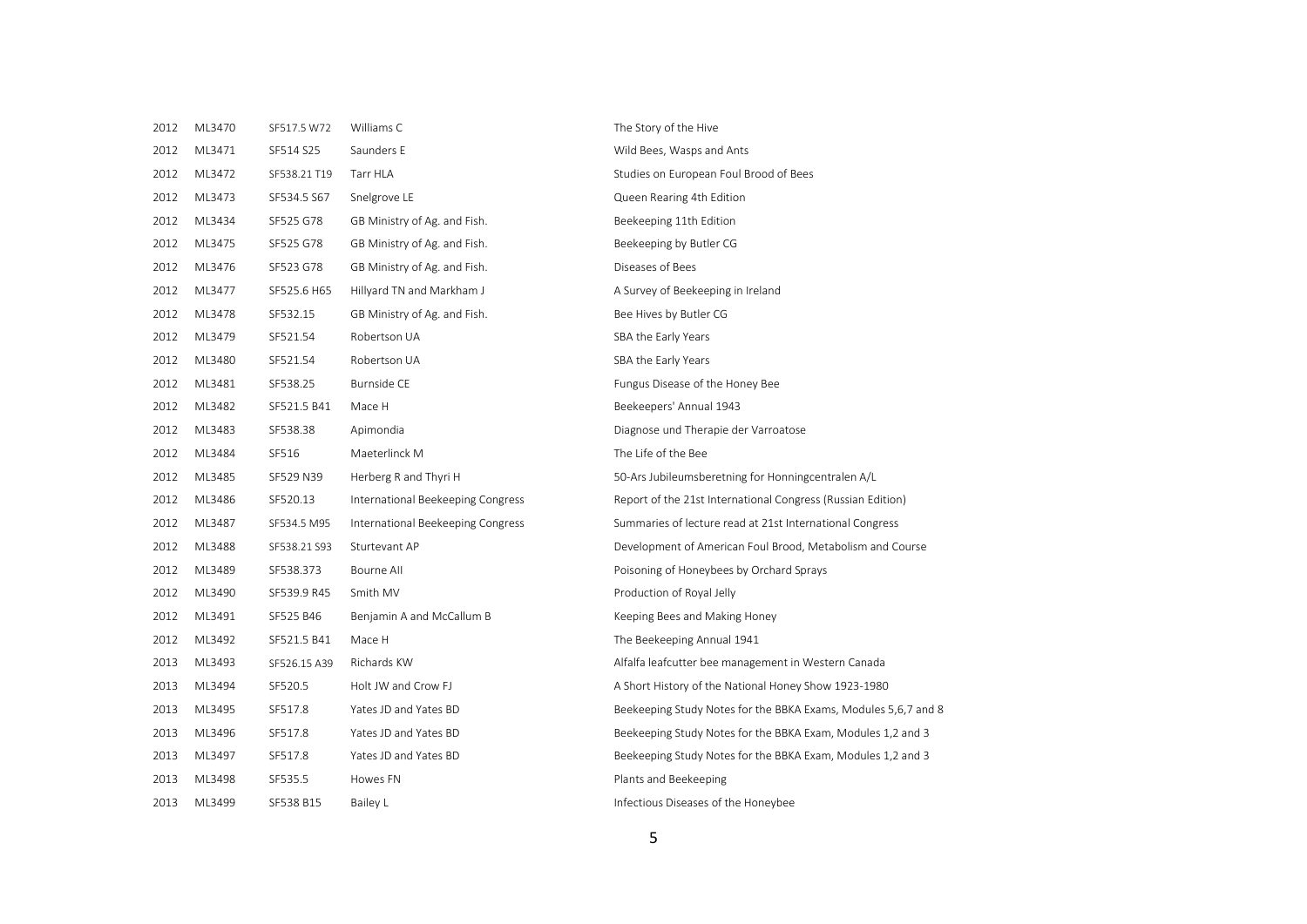| 2013 | ML3500 | SF525 W39    | Wedmore EB                        | A Manual of Beekeeping                                             |
|------|--------|--------------|-----------------------------------|--------------------------------------------------------------------|
| 2013 | ML3501 | SF539.4      | Herrold-Hempsall W                | Producing, Preparing, Exhibiting and Judging Bee Products          |
| 2013 | ML3502 | SF525 H31    | Harris WH                         | The Honeybee                                                       |
| 2013 | ML3503 | SF521.5 B41  | Mace H                            | Beekeeping Annual 1941                                             |
| 2013 | ML3504 | SF521.5 B41  |                                   | Beekeepers' Annual 2005                                            |
| 2013 | ML3505 | SF521.5 B41  |                                   | Beekeepers' Annual 2004                                            |
| 2013 | ML3506 | SF521.5 B41  |                                   | Beekeepers' Annual 1993                                            |
| 2013 | ML3507 | SF521.5 B41  | Bee Research Association          | A History of the First 25 Years                                    |
| 2013 | ML3508 | SF534.5 A13  | Abbott CP                         | Queen Breeding for Amateurs                                        |
| 2013 | ML3509 | SF526.31     | South African Fed of BKA          | Bees and Beekeeping in South Africa                                |
| 2013 | ML3510 | SF530.5 R98  | Ruttner F                         | Königinnenzucht. Biologische Grundlagen und technische Anleitungen |
| 2013 | ML3511 | SF528 L23    | Lampeitl                          | Bienen Halten                                                      |
| 2013 | ML3512 | SF528 Z26    | Zander E and Böttche FK           | Haltung und Zucht der Biene                                        |
| 2013 | ML3513 | SF525.4 H85  | Howatson TM                       | The Apiarian's Manual                                              |
| 2013 | ML3514 | SF525.4 D28  | Deans ASC                         | <b>Beekeeping Techniques</b>                                       |
| 2013 | ML3515 | SF528 S45    | Stegschneider EH                  | Imkerei im Nordwestlichen Niedersachsen                            |
| 2013 | ML3516 | SF530 P12    | Pavord AV                         | Bees and Beekeeping                                                |
| 2013 | ML3517 | SF529 C99    | Mottl J, Sterba S and Kodon S     | Vrby Pro Vceli Pastvu                                              |
| 2013 | ML3518 | SF529 C99    | Kodon S and others                | Kocovani Se Vcelstvy                                               |
| 2013 | ML3519 | SF517.5 C94  | Crompton J                        | The Hive                                                           |
| 2013 | ML3520 | SF525 F64    | Flower AB                         | Beekeeping Up-to-date 4th Edition                                  |
| 2013 | ML3521 | SF525 F64    | Flower AB                         | Beekeeping Up-to-date 4th Edition                                  |
| 2013 | ML3522 | QL496        | Lubbock J                         | On the Senses, Instincts and Intelligence of Animals               |
| 2013 | ML3523 | QL496        | Fabre JH                          | Fabre's Book of Insects Retold by Mrs Rodolph Stawell              |
| 2013 | ML3524 | SF525 H31    | Harris WH                         | The Honeybee                                                       |
| 2013 | ML3525 | SF530.5 H39  | Hawks E                           | Bees Shown to the Children                                         |
| 2013 | ML3526 | SF525 H78    | Hooper MM                         | Common-sense Beekeeping                                            |
| 2013 | ML3527 | SF520.19 F88 | International Beekeeping Congress | Reports of the XVII International Beekeeping Congress              |
| 2013 | ML3528 | SF520.19 F88 | International Beekeeping Congress | Reports of the XVII International Beekeeping Congress              |
| 2013 | ML3529 | SF538.373    | Hammer O and Karmo E              | Plantesbesryttelses Midlers Giftighed                              |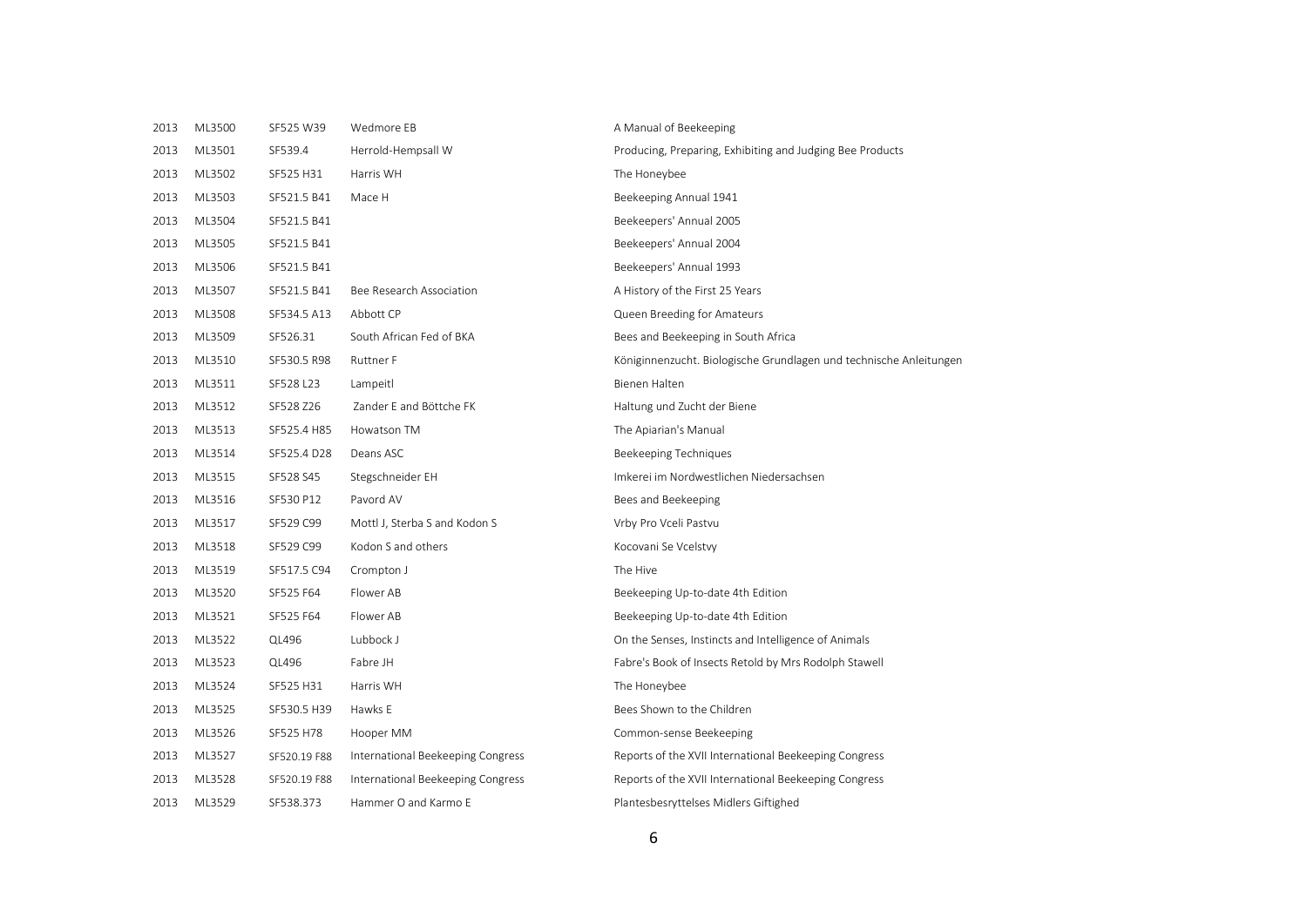| 2013 | ML3530 | SF537.7      | <b>Braun</b>                  | Dividing Over-wintering Colonies for Increased Honey Production              |
|------|--------|--------------|-------------------------------|------------------------------------------------------------------------------|
| 2013 | ML3531 | SF529 S96    | Hansson A                     | <b>Biodlingens Grunder</b>                                                   |
| 2013 | ML3532 | SF521.5 H54  | Herefordshire BKA             | Report of the Lectures Given at the Beekeeping Convention                    |
| 2013 | ML3533 | SF536.9058   | Williams IH and Free JB       | The Pollination of Onion to Produce Hybrid Seed                              |
| 2013 | ML3534 | SF537.1      | Matheson A                    | Drifting Behaviour in Honeybees                                              |
| 2013 | ML3535 | SF539.6      | Ministry of Ag and Fish of GB | Honey                                                                        |
| 2013 | ML3536 | SF538 G78    | Ministry of Ag and Fish of GB | Bee Health and Beekeeping in England and Wales                               |
| 2013 | ML3537 | SF538 G78    | Ministry of Ag and Fish of GB | Bee Health and Beekeeping in England and Wales                               |
| 2013 | ML3538 | SF525 G78    | Ministry of Ag and Fish of GB | Beekeeping                                                                   |
| 2013 | ML3539 | SF530.3 S43  | Scott W                       | Backyard Beekeeping                                                          |
| 2013 | ML3540 | SF536.9 B91  | Free JB and Williams IH       | The Foraging Behaviour of Honeybees on Brussels Sprout                       |
| 2013 | ML3541 | SF535        | Gayre GR                      | Common Herbs as Grown in the Hortyards at Gulval                             |
| 2013 | ML3542 | S509         | Winfield AR                   | Changes in Modern Agriculture                                                |
| 2013 | ML3543 | SF523 T25    | Teale EW                      | The Golden Throng: a Book about Bees                                         |
| 2013 | ML3544 | SF533.5      | Lee R                         | Catalogue Lee's Super Bee Supplies                                           |
| 2013 | ML3545 | SF525 G78    | GB Ministry of Ag. and Fish.  | Collected Leaflets on Beekeeping                                             |
| 2013 | ML3546 | SF514 F85    | Free JB and Williams IH       | Preliminary Observations on the Occupation of Artificial Nests by Osmia rufa |
| 2013 | ML3547 | SF530.3 T59  | Tinsley J                     | Hints and instructions to beginners in beekeeping                            |
| 2013 | ML3548 | SF530.3 T59  | Tinsley J                     | Hints and instructions to beginners in beekeeping                            |
| 2013 | ML3549 | SF537.54 W74 | Wilson HP and Milum VG        | Winter Protection for the Honeybee Colony                                    |
| 2013 | ML3550 | SF529 R96    | Bee Research Association      | Some Recent Russian Researches on Bees and Beekeeping                        |
| 2014 | ML3551 | SF538.31 R41 | Rennie J                      | Acarine Disease Explained                                                    |
| 2014 | ML3552 | SF537.3 M86  | Morland DMT                   | On the Causes of Swarming in the Honeybee                                    |
| 2014 | ML3553 | SF515.7 B54  | Bertholf L                    | Reactions of the Honeybee to Light                                           |
| 2014 | ML3554 | SF538.G78    | GB Ministry of Ag. and Fish.  | Diseases of Bees                                                             |
| 2014 | ML3555 | SF538.G78    | GB Ministry of Ag. and Fish.  | Diseases of Bees                                                             |
| 2014 | ML3556 | SF538.31 R41 | Rennie J                      | Acarine Disease in Hive Bees                                                 |
| 2014 | ML3557 | SF514 G68    | Goulson D                     | A Sting in the Tale                                                          |
| 2014 | ML3558 | SF525 B79    | Brackney S                    | Plan Bee                                                                     |
| 2014 | ML3559 | SF525 B79    | Brackney S                    | Plan Bee                                                                     |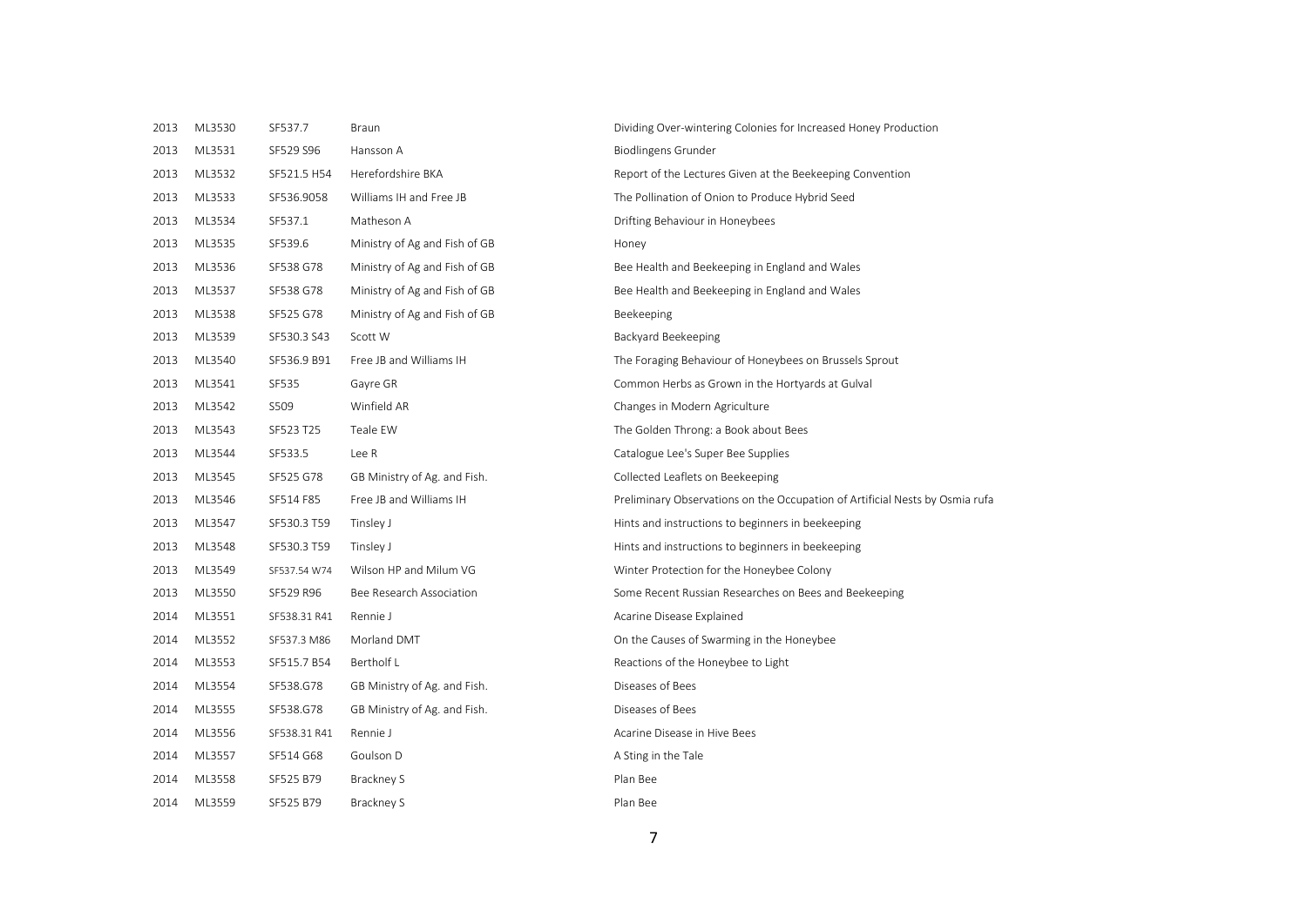| 2014 | ML3560 | SF535.15     | Hodges D                                        | Pollen Loads of the Honey Bee                          |
|------|--------|--------------|-------------------------------------------------|--------------------------------------------------------|
| 2014 | ML3561 | SF530.3 S36  | Schofield AN                                    | Teach yourself Beekeeping                              |
| 2014 | ML3562 | SF530.3 S44  | Sechrist EL                                     | Amateur Beekeeping                                     |
| 2014 | ML3563 | SF514 N73    | Nixon G                                         | The World of Beekeeping                                |
| 2014 | ML3564 | SF530.3 W14  | Waine A                                         | Background to Beekeeping                               |
| 2014 | ML3565 | SF531.5 S92  | Stuart FS                                       | Beekeeping Practice                                    |
| 2014 | ML3566 | SF525 F64    | Flower AB                                       | Beekeeping up-to-date                                  |
| 2014 | ML3567 | SF536        | Hootman HD and Gale GH                          | Busy Bees Bring Bending Branches                       |
| 2014 | ML3568 | SF536        | Hootman HD and Gale GH                          | Busy Bees Bring Bending Branches                       |
| 2014 | ML3569 | SF530.3 A95  | Avery GW                                        | Beekeeping for Beginners                               |
| 2014 | ML3570 | SF529 R96    | Bee Research Association                        | Some Recent Russian Researches on Bees and Beekeeping  |
| 2014 | ML3571 | SF538.31 F94 | Frow RW                                         | Some Experiences with Acarine Disease                  |
| 2014 | ML3572 | SF538.31 F94 | Frow RW                                         | Some Experiences with Acarine Disease                  |
| 2014 | ML3573 | SF517.8      | Yates JD and Yates BD                           | Beekeeping Study Notes for the BBKA Examinations       |
| 2014 | ML3574 | SF530.3 A54  | North of Scotland Coll of Agric                 | Some Hints for Prospective Beekeepers by John Anderson |
| 2014 | ML3575 | SF515.3 M96  | Morrison G                                      | The Muscles of the Adult Honey Bee                     |
| 2014 | ML3576 | SF530.3 D77  | Drieberg G                                      | Beekeeping for Beginners in Ceylon                     |
| 2014 | ML3577 | SF534        | Shaw W                                          | Simple methods of making Increase in English and Welsh |
| 2014 | ML3578 | SF520.19897  | International Beekeeping Congress               | Apimondia Newsletter Aug 1995                          |
| 2014 | ML3579 | SF535        | Hodges D                                        | Calendar of Bee Plants                                 |
| 2014 | ML3580 | SF521.5 B86  | <b>British Beekeepers Association</b>           | 1992 Year Book and Annual Report                       |
| 2014 | ML3581 | SF521.61     | Ontario Beekeeping Association                  | 47th Annual Report                                     |
| 2014 | ML3582 | SF525.41 H65 | Hillyard TN and Markham J                       | A Survey of Beekeeping in Ireland                      |
| 2014 | ML3583 | SF526.41     | Muttoo RN                                       | Beekeeping in India, its Past, Present and Future      |
| 2014 | ML3584 | SF515.1 M95  | Muller H                                        | La Merveilleuse Loi de la Grappe                       |
| 2014 | ML3585 | SF520.5      | Midland and South West Convention of Beekeepers | Annual Convention Cardiff 1931                         |
| 2014 | ML3586 | S678.5       | Edinburgh College of Agriculture                | Annual Report 1973                                     |
| 2014 | ML3587 | S678.5       | Edinburgh College of Agriculture                | Annual Report 1974                                     |
| 2014 | ML3588 | S678.5       | Edinburgh College of Agriculture                | Annual Report 1975                                     |
| 2014 | ML3589 | S678.5       | Edinburgh College of Agriculture                | Annual Report 1976                                     |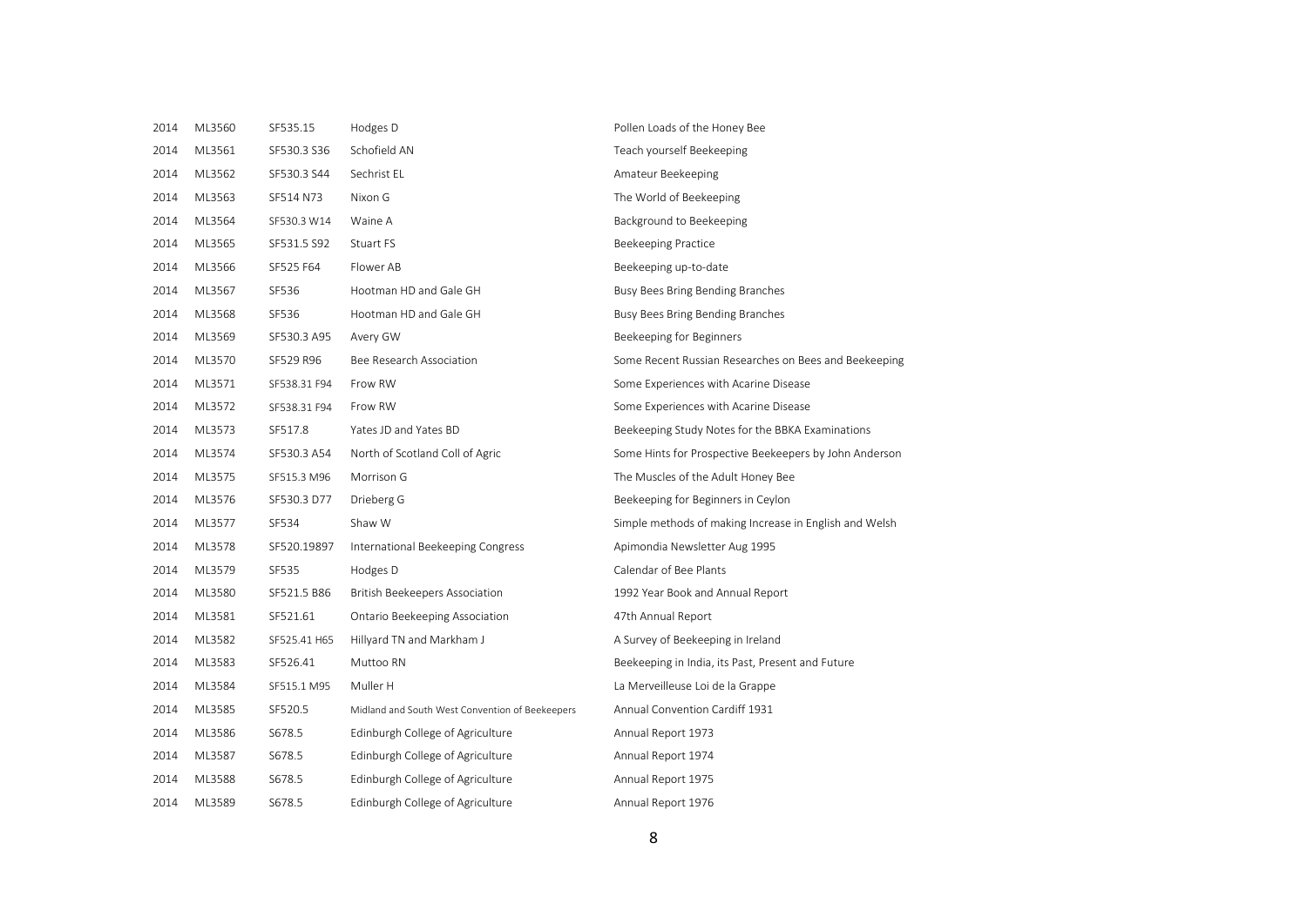| ML3590 | S678.5       | Edinburgh College of Agriculture      | Annual Report 1977                                   |
|--------|--------------|---------------------------------------|------------------------------------------------------|
| ML3591 | S678.5       | Edinburgh College of Agriculture      | Annual Report 1978                                   |
| ML3592 | S678.5       | Edinburgh College of Agriculture      | Annual Report 1979                                   |
| ML3593 | S678.5       | Edinburgh College of Agriculture      | Annual Report 1980                                   |
| ML3594 | S678.5       | Edinburgh College of Agriculture      | Annual Report 1981                                   |
| ML3595 | S678.5       | Edinburgh College of Agriculture      | Annual Report 1982                                   |
| ML3596 | S678.5       | Edinburgh College of Agriculture      | Annual Report 1983                                   |
| ML3597 | SF537.3 M38  | Marty A                               | La Chasse aux abeilles                               |
| ML3598 | SF515.5 N42  | Nelson JA                             | Morphology of the Honey Bee                          |
| ML3599 | SF521.5 B86  | <b>British Beekeepers Association</b> | Centenary Year 1974 Year Book and Annual Report      |
| ML3600 | SF538.31 B15 | Bailey L                              | The Isle of Wight Disease                            |
| ML3601 | SF538.38     | <b>Ball B</b>                         | Varroa Jacobsoni Host Parasite Pathogen Interactions |
| ML3602 | SF538.38     | Martin SJ                             | The Varroa Jacobsoni Reproductive Cycles Puzzle      |
| ML3603 | SF535.15     | Cresswell JE                          | Bees as Pollinators How Far Does Pollen Go?          |
| ML3604 | SF534        | Brother Adam                          | Breeding the Honey Bee                               |
| ML3605 | SF525.3      | Weightman C                           | Border Bees 2nd Edition                              |
| ML3606 | SF538.1      | Sammatoro D                           | Diagnosing Bee Mites                                 |
| ML3607 | SF532.71     | Jackson P                             | Smoking Allowed                                      |
| ML3608 | SF515.7      | Pickard RS                            | Bees, Magnetism and Electricity                      |
| ML3609 | SF538.25     | Heath LAF                             | The Chalk Brood Enigma                               |
| ML3610 | SF538.373    | Robinson J and Fisher JP              | The Discovery and Development of Insecticides        |
| ML3611 | SF515 W72    | Williams IH                           | Chemical Communication in Honeybees                  |
| ML3612 | SF522.54     | Frimston TD                           | Beekeepers and Their Neighbours                      |
| ML3613 | SF538        | Thompson HM and Barnett EM            | Pesticides and Honeybees                             |
| ML3614 | SF538.373    | Winfield A                            | Insecticides and Beneficial Insects                  |
| ML3615 | SF535.15     | Harley MM                             | Pollen All Packed Up and Ready to Go                 |
| ML3616 | SF535.15     | Moore PD                              | Prehistoric Pollen: Reading the Pollen Archive       |
| ML3617 | SF535.5      | Hopkinson G                           | Trees, Shrubs and Bees                               |
| ML3618 | SF515 D65    | Doering                               | A Bee is Born                                        |
| ML3619 | SF531.5 M27  | Manley ROB                            | Honey Farming                                        |
|        |              |                                       |                                                      |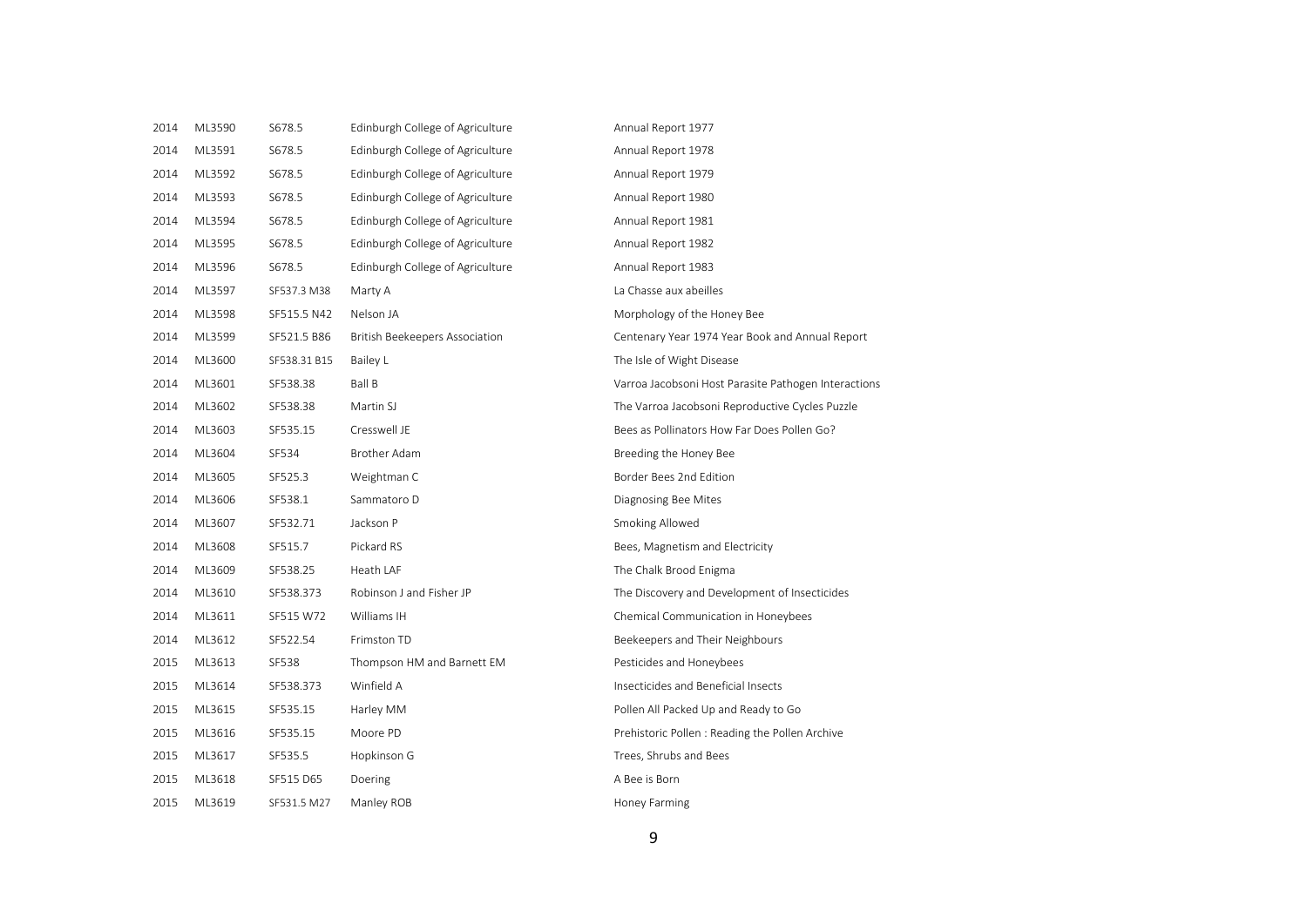|      |        | SF530.3      |                                   |                                                       |
|------|--------|--------------|-----------------------------------|-------------------------------------------------------|
| 2015 | ML3620 | M61          | Meyer O                           | <b>Basic Beekeeping</b>                               |
| 2015 | ML3621 | SF517.9      | Crane EE                          | Dictionary of Beekeeping Terms Vol 5                  |
| 2015 | ML3622 | SF523 J65    | Johansson TSK and Johansson MP    | Some Important Operations in Bee Management           |
| 2015 | ML3623 | SF530.3 W39  | Wedmore EB                        | Successful Beekeeping                                 |
| 2015 | ML3624 | SF523 R68    | Root AI and Root ER               | ABC and XYZ of Bee Culture                            |
| 2015 | ML3625 | SF534.5      | Johansson TSK and Johansson MP    | Methods for Raising Queens                            |
| 2015 | ML3626 | SF539.7      | Calder M                          | Recipes using Beeswax                                 |
| 2015 | ML3627 | SF533        |                                   | Beekeeping Catalogues a Collection A-L                |
| 2015 | ML3628 | SF533        |                                   |                                                       |
| 2015 | ML3629 | SF533        |                                   |                                                       |
| 2015 | ML3630 | SF533        |                                   |                                                       |
| 2015 | ML3631 | SF535.13     | Roberts P                         | Analysis of Welsh Nectar Sources                      |
| 2015 | ML3632 | SF538.5      | Duggan RM                         | Bees and their Predators in Far-away Places           |
| 2015 | ML3633 | SF524.7      | Message D                         | Management and Disease Problems in Africanised Bees   |
| 2015 | ML3634 | <b>SF528</b> | Clauss B                          | Varroasis, the German Experience                      |
| 2015 | ML3635 | SF515.5      | Davis C                           | Organisation and Colony Reproduction in the Honey Bee |
| 2015 | ML3636 | SF537.9      | Bailey L                          | Beekeeping by Numbers                                 |
| 2015 | ML3637 | SF519        | Central Association of Beekeepers | Golden Jubilee Biography                              |
| 2015 | ML3638 | QL463        | Edmunds P                         | When is a Bee not a Bee                               |
| 2015 | ML3639 | SF531.5 F45  | Field O                           | The Health of a Bee Farm                              |
| 2015 | ML3640 | SF526.51     | Field O                           | Notes on Cameroon Bee Farming                         |
| 2015 | ML3641 | SF515.5      | Seeley TD                         | Honeybee Democracy                                    |
| 2015 | ML3642 | SF515.5      | Seeley TD                         | The Wisdom of the Hive                                |
| 2015 | ML3643 | SF515.1      | Seeley TD                         | Honeybee Ecology                                      |
| 2015 | ML3644 | SF538.2 G81  | Gregory P                         | Healthy Bees are Happy Bees                           |
| 2015 | ML3645 | SF525        | Benjamin A and McCallum B         | Bees in the City; the Urban Beekeeper's Handbook      |
| 2015 | ML3646 | SF540.3      | Fortnum and Mason                 | Honey and Preserves                                   |
| 2015 | ML3647 | SF515 S26    | Savage C                          | Bees, Nature's Little Workers                         |
| 2015 | ML3648 | SF515 S26    | Savage C                          | Bees, Nature's Little Workers                         |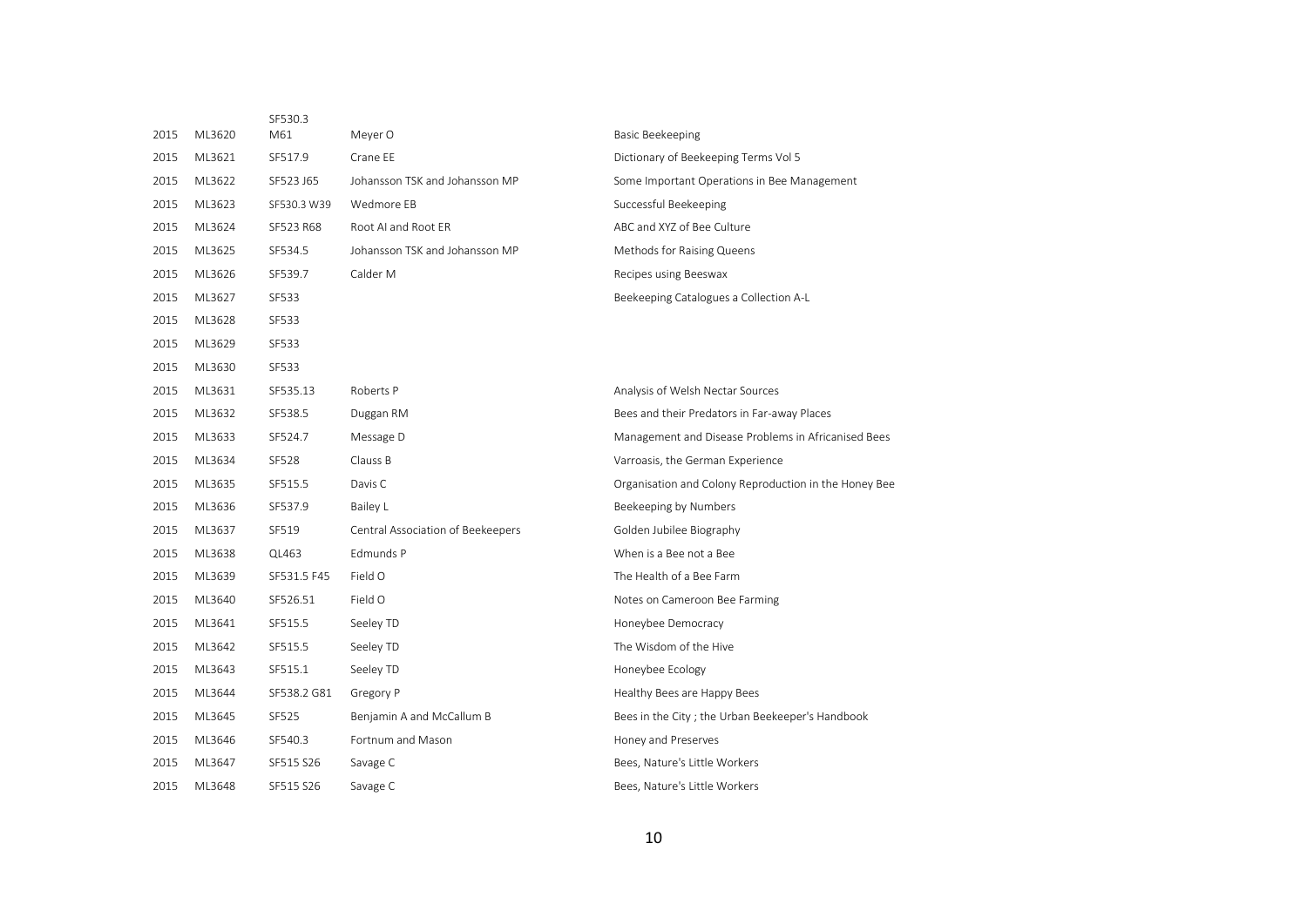| 2015 | ML3649 | SF515 W78   | Winston ML                       | From Where I sit; Essays on Bees, Beekeeping and Science        |
|------|--------|-------------|----------------------------------|-----------------------------------------------------------------|
| 2015 | ML3650 | SF523 R78   | Root Al                          | 500 Answers to Bee Questions                                    |
| 2015 | ML3651 | SF534.51    | Ruttner F                        | Instrumental Insemination of the Queen Bee                      |
| 2015 | ML3652 | SF525 L77   | Lisney A                         | The Bee Walk                                                    |
| 2015 | ML3653 | SF517.2     | Johnston J                       | A Nomad among the Bees                                          |
| 2015 | ML3654 | SF538.2     | Hansen H                         | Honey Bee Brood Disease                                         |
| 2015 | ML3655 | QL467       | Ministry of Ag, Fish and Food    | Beneficial Insects and Mites Bulletin 20                        |
| 2015 | ML3656 | SF538.38    | Devon Apicultural Research Group | Living with Varroa Jacobsoni                                    |
| 2015 | ML3657 | SF525 W39   | Wedmore EB                       | A Manual of Beekeeping                                          |
| 2015 | ML3658 | SF530.3 W14 | Waine AC                         | Background to Beekeeping                                        |
| 2015 | ML3659 | SF529 N89   | Henning                          | Katalog                                                         |
| 2015 | ML3660 | SF539.23    | Couston R                        | Cooperative Honey Handling and Extracting Techniques            |
| 2015 | ML3661 | SF538.38    | Devon Apicultural Research Group | Living with Varroa Jacobsoni                                    |
| 2016 | ML3662 | SF515 T22   | Tautz J                          | The Buzz about Bees                                             |
| 2016 | ML3663 | SF534.31    | Cooper B                         | Honey Bees of the British Isles                                 |
| 2016 | ML3664 | SF535.15    | Chapman N                        | Pollen Microscopy                                               |
| 2016 | ML2665 | SF515.3 M86 | Morrison GD                      | Muscles of the Honey Bee pts 1,2 and 3                          |
| 2016 | ML3666 | SF536       | Williams IH                      | Research into Pollination of Alternative Crops at Rothamsted    |
| 2016 | ML3667 | SF536.9 R21 | Williams IH                      | Pests and Pollination of Oil Seed Rape in England               |
| 2016 | ML3668 | SF535.15    | Osborne J                        | Pollinator Management: Matching Bees and Flowers                |
| 2016 | ML3669 | SF535.15    | Ellerman CJ                      | Pollination ; After the Bees Visit                              |
| 2016 | ML3670 | QL541       | Pye JD                           | Moths and Bats: Pollen and Nectar Collection at Night           |
| 2016 | ML3671 |             | Cooper J                         | Aberdeen and District Beekeepers Association 1910-2010          |
| 2016 | ML3672 |             | Burges HD                        | Control of Wax Moths; Physical, Chemical and Biological methods |
| 2016 | ML3673 |             | Louveaux J et al                 | Methods of Melissopalynology                                    |
| 2016 | ML3674 | SF534       | Mobus B                          | Pedigree Bee Breeding in Western Europe                         |
| 2016 | ML3675 | SF534       | Mobus B                          | Pedigree Bee Breeding in Western Europe                         |
| 2016 | ML3676 | SF537.3 S53 | Shaw W                           | There are Queen Cells in my Hive. What Should I Do?             |
| 2016 | ML3677 | SF534.5 M68 | Mobus B                          | Mating in Miniature                                             |
| 2016 | ML3678 |             | Marshall RE et al                | Pollination of Orchard Fruits in Michigan                       |
|      |        |             |                                  |                                                                 |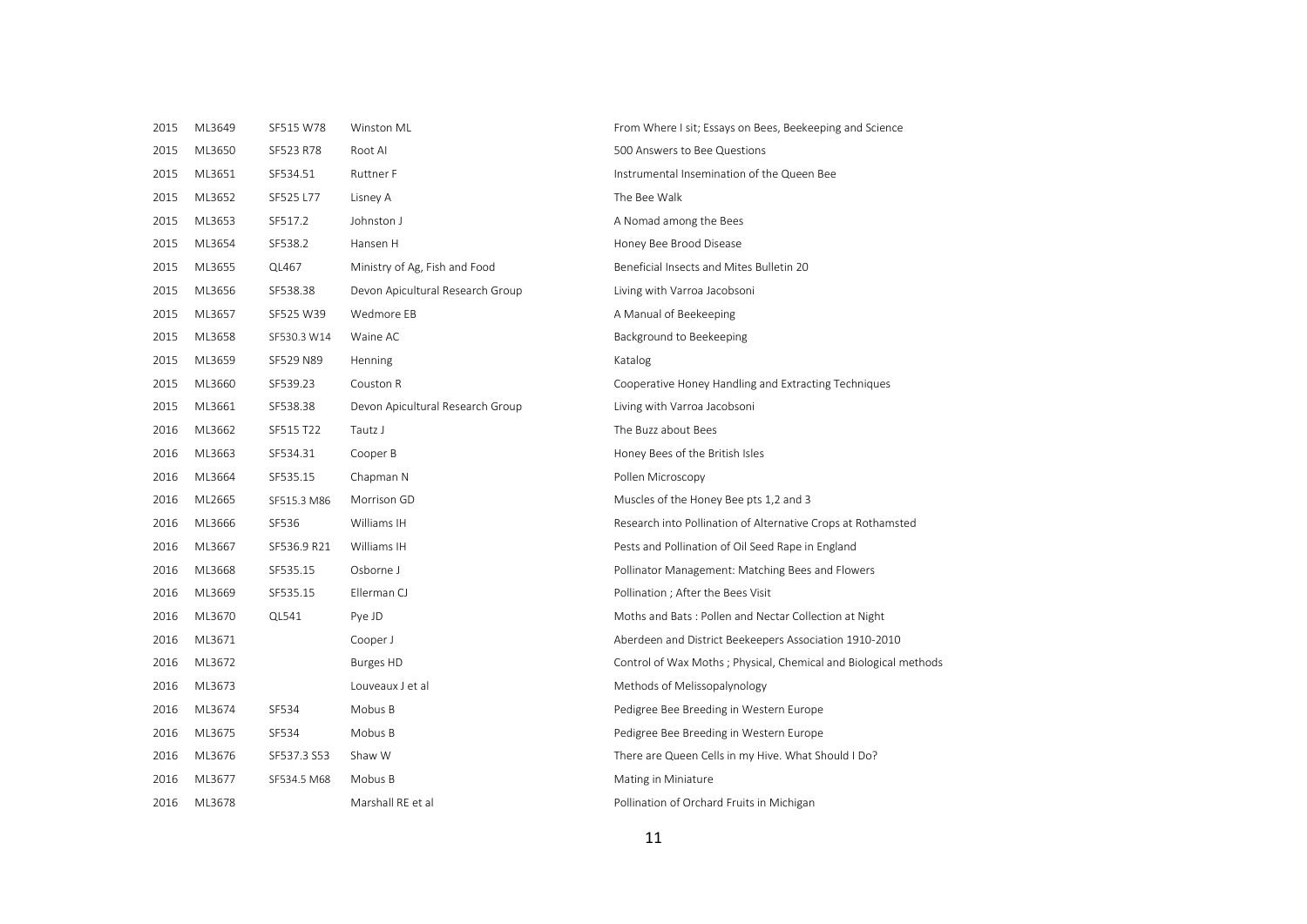| 2016 | ML3679 |              | Marshall RE et al                     | Pollination of Orchard Fruits in Michigan                     |            |
|------|--------|--------------|---------------------------------------|---------------------------------------------------------------|------------|
| 2016 | ML3680 | SF530.5 W72  | Williams J                            | Starting out with Bees                                        |            |
| 2016 | ML3681 | SF530.5 W72  | Williams J                            | Starting out with Bees                                        |            |
| 2016 | ML3682 | SF530.5 R87  | Rowe T                                | Bees, Hives, Honey. Beekeeping for Children                   |            |
| 2016 | ML3683 | SF525 B45    | Benbow S                              | The Urban Beekeeper; A Year of Bees in the City               |            |
| 2016 | ML3684 | SF514 S45    | Seeley TD                             | Following the Wild Bees: The Craft and Science of Bee Hunting |            |
| 2016 | ML3685 |              |                                       |                                                               | see ML3718 |
| 2016 | ML3686 | SF534.5 A13  | Abbott CP                             | Queen Breeding for Amateurs                                   |            |
| 2016 | ML3687 | SF           | Armitt JH                             | Beekeeping for Recreation and Profit                          |            |
| 2016 | ML3688 |              |                                       |                                                               | see ML3741 |
| 2016 | ML3689 | SF537.3 B47  | Bent ER                               | Swarm Control Survey                                          |            |
| 2016 | ML3690 | SF525 B86    | <b>British Beekeepers Association</b> | Handbook for Cottagers : Modern Beekeeping                    |            |
| 2016 | ML3691 | SF527.5 R62  | <b>Buzzard CA</b>                     | Shining Hours                                                 |            |
| 2016 | ML3692 | SF525 A73    | Carter GA                             | Bees and Honey                                                |            |
| 2016 | ML3693 | SF525 A73    | Carter GA                             | Bees and Honey                                                |            |
| 2016 | ML3694 | SF525 A73    | Carter GA                             | Bees and Honey                                                |            |
| 2016 | ML3695 | SF530.5 C46  | Chapman A D                           | A Honey Bee and her Master                                    |            |
| 2016 | ML3696 | SF525 C52    | Cheshire FR                           | Bees and Beekeeping Vol 1                                     |            |
| 2016 | ML3697 | SF525 C52    | Cheshire FR                           | Bees and Beekeeping Vol 2                                     |            |
| 2016 | ML3698 | SF523 D12    | Dadant CP                             | Dadant System of Beekeeping                                   |            |
| 2016 | ML3699 | SF532.15 S62 | Dugat M                               | The Sky-Scraper Hive                                          |            |
| 2016 | ML3700 | SF517.5 E25  | Edwardes T                            | The Lore of the Honeybee                                      |            |
| 2016 | ML3701 | SF525.1      | Fraser HM                             | History of Beekeeping in Britain                              |            |
| 2016 | ML3702 | SF518        | Fraser HM                             | Beekeeping in Antiquity                                       |            |
| 2016 | ML3703 | SF525 G81    | Gregg AL                              | Philosophy and Practice of Beekeeping                         |            |
| 2016 | ML3704 | SF523 L28    | Grout RA                              | The Hive and the Honeybee                                     |            |
| 2016 | ML3705 | SF535.15     | Hodges D                              | Pollen Loads of the Honey Bee                                 |            |
| 2016 | ML3706 | SF525 H56    | Herrold-Hempsall W                    | Beekeeping Old and New Vol 1                                  |            |
| 2016 | ML3707 | SF525 H56    | Herrold-Hempsall W                    | Beekeeper's Guide                                             |            |
| 2016 | ML3708 | SF535.5      | Howes FN                              | Plants and Beekeeping                                         |            |
|      |        |              |                                       |                                                               |            |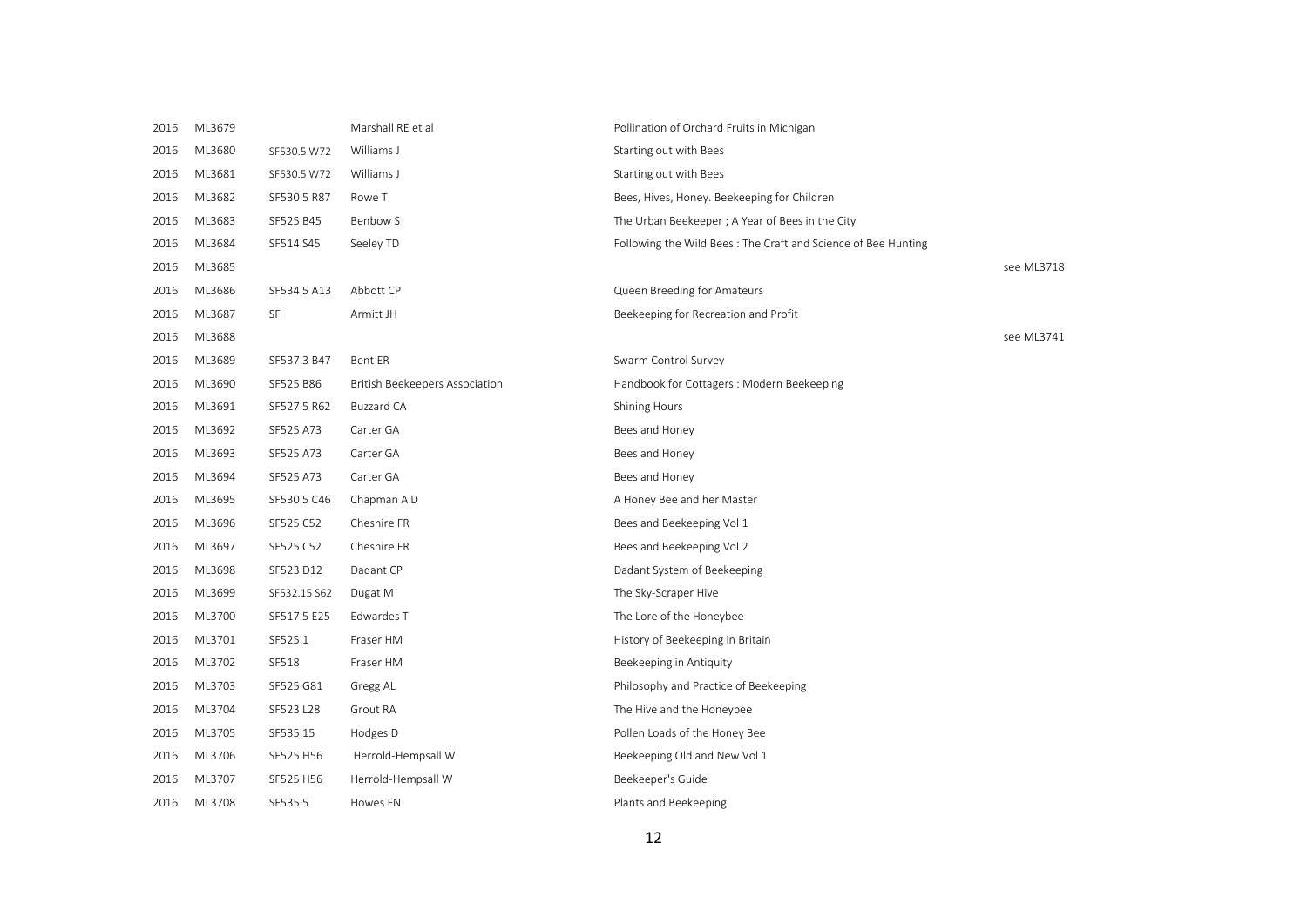| 2016 | ML3709 | QL482G      | Imms AB                                | Insect Natural History                         |
|------|--------|-------------|----------------------------------------|------------------------------------------------|
| 2016 | ML3710 |             | Keys T                                 | Practical Bee Master                           |
| 2016 | ML3711 | SF515 K45   | Khalifman I                            | Bees                                           |
| 2016 | ML3712 | SF534.5 L18 | Laidlaw HH                             | Queen Rearing                                  |
| 2016 | ML3713 | SF517.5 M14 | Mace H                                 | Bee Matters and Bee Masters                    |
| 2016 | ML3714 | SF525 M14   | Macfie DT                              | Practical Beekeeping and Honey Production      |
| 2016 | ML3715 | SF516       | Maeterlinck M                          | The Life of the Bee                            |
| 2016 | ML3716 | SF514 M58   | Manley ROB                             | Beekeeping in Britain                          |
| 2016 | ML3717 | SF514 M58   | Metcalf FH                             | The Bee Community                              |
| 2016 | ML3718 | SF523 P55   | Phillips EF                            | Beekeeping                                     |
| 2016 | ML3719 |             |                                        |                                                |
| 2016 | ML3720 | SF525 R23   | Ratcliffe JR                           | Beekeeper's Folly                              |
| 2016 | ML3721 | SF515.7 R48 | Ribbands JR                            | Behaviour and Social Life of Honeybees         |
| 2016 | ML3722 |             | Root Al Company                        | Gleanings in Bee Culture                       |
| 2016 | ML3723 | SF523 R78   | Root AI Company                        | ABC and XYZ of Bee Culture                     |
| 2016 | ML3724 | SF530.3 S36 | Schofield AN                           | Teach yourself Beekeeping                      |
| 2016 | ML3725 | SF531.5 S59 | Simmins S                              | A Modern Bee Farm                              |
| 2016 | ML3726 | SF537.4     | Snelgrove LE                           | Introduction of Queen Bees                     |
| 2016 | ML3727 | SF534.5 S67 | Snelgrove LE                           | Queen Rearing                                  |
| 2016 | ML3728 | SF537.3 S67 | Snelgrove LE                           | Swarm Control and Prevention                   |
| 2016 | ML3729 | SF537.3 S67 | Snelgrove LE                           | Swarm Control and Prevention                   |
| 2016 | ML3730 | SF537.3 S67 | Snelgrove LE                           | Swarm Control and Prevention                   |
| 2016 | ML3731 | SF516.1 S91 | Stratton-Porter G                      | The Keeper of Bees                             |
| 2016 | ML3732 | SF5256 I65  |                                        | Instruction in Beekeeping for Irish Beekeepers |
| 2016 | ML3733 |             | De Gelieu J (trans C Stirling -Graham) | The Bee Preserver                              |
| 2016 | ML3734 | SF523 T25   | Teale EW                               | The Golden Throng: a Book about Bees           |
| 2016 | ML3735 | SF526.61    | Tennant K                              | The Honey Flow - a Novel                       |
| 2016 | ML3736 | SF515.7 W12 | Wadey HJ                               | Behaviour of Bees and Beekeepers               |
| 2016 | ML3737 | SF525 W39   | Wedmore EB                             | A Manual of Beekeeping                         |
| 2016 | ML3738 | SF537 57    | Wedmore EB                             | ventilation of Bee Hives                       |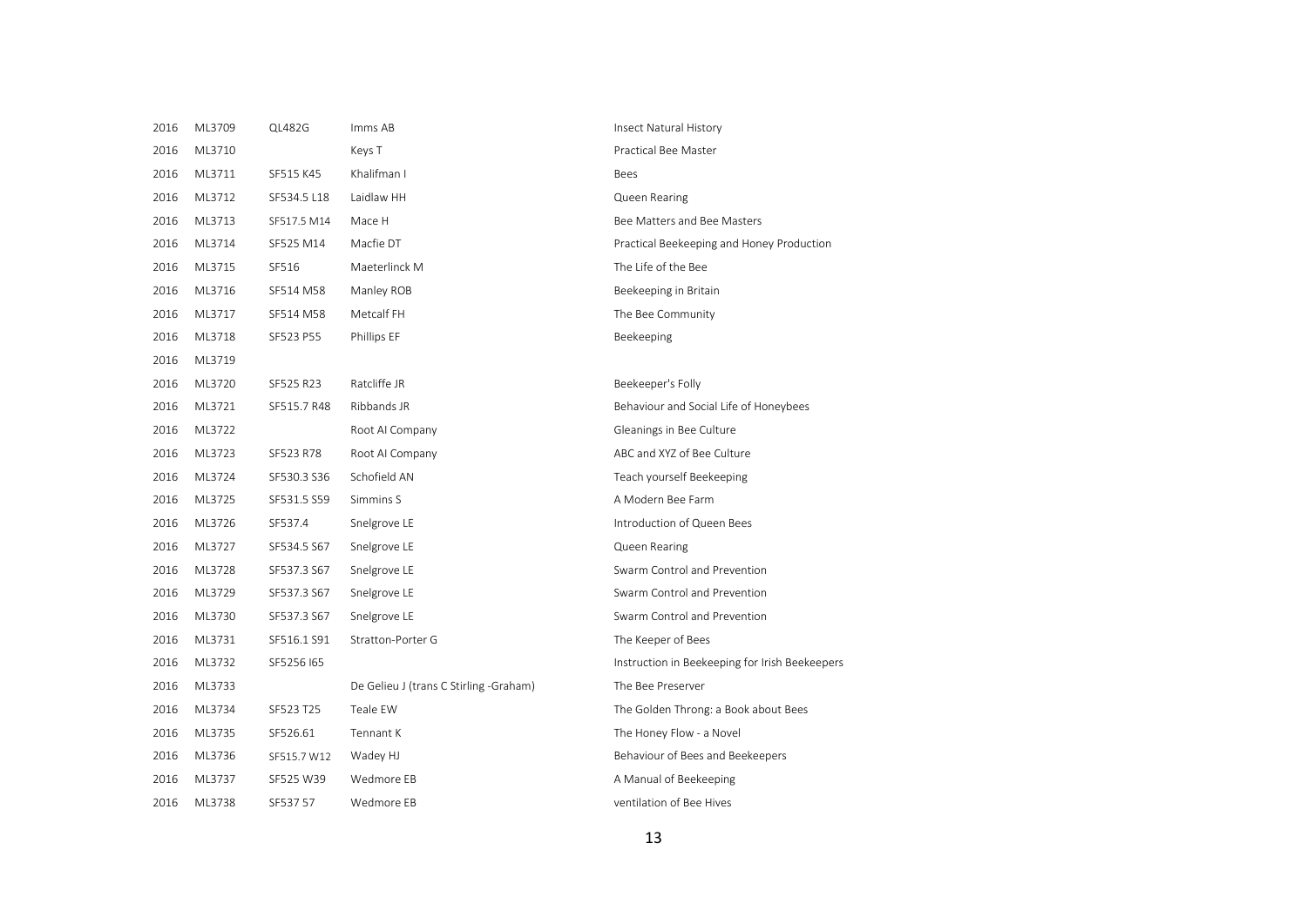| 2016 | ML3739  | SF525.3      | Weightman C                    | Border Bees         |
|------|---------|--------------|--------------------------------|---------------------|
| 2016 | ML3740  | SF525 W59    | Whitehead SB                   | Honey Bees          |
| 2017 | ML3741  | SF517.9      | Crane E                        | Dictionary of       |
| 2017 | ML3742  | SF535.15     | Chapman N                      | Pollen Micro        |
| 2017 | ML3743  | QH211        | Maurer R                       | Practical Mic       |
| 2017 | ML 3744 | SF523 C77    | Cook AJ                        | Beekeepers          |
| 2017 | ML3745  | SF517.8      | <b>BBKA News Special Issue</b> | General Husl        |
| 2017 | ML3746  | SF525 W27    | Waring C and Waring A          | Haynes Bee I        |
| 2017 | ML3747  | SF517.8      | Yates JD and Yates BD          | <b>Beekeeping</b> ! |
| 2017 | ML3748  | SF521.54     | Aberdeen BKA                   | Aberdeen Bk         |
| 2017 | ML3749  | SF540.53     | Acton B and Duncan P           | Making Mea          |
| 2017 | ML3750  | SF538.373    | Adey M et al                   | Pest Control        |
| 2017 | ML3751  | SF514 A38    | Alford DV                      | Bumble bee          |
| 2017 | ML3752  | SF532.13     | Alston F                       | Skeps               |
| 2017 | ML3753  | SF538 A85    | Aston D and Bucknall S         | Keeping Hea         |
| 2017 | ML3754  | SF538.31 B15 | Bailey L                       | Isle of Wight       |
| 2017 | ML3755  | SF534        | <b>BIBBA</b>                   | Guidelines fo       |
| 2017 | ML3756  | SF525.2 A19  | <b>Bill L</b>                  | For the Love        |
| 2017 | ML3757  | SF515.7 B66  | Boys R                         | Listen to the       |
| 2017 | ML3758  | SF531.8      | <b>Bradbeer N</b>              | Bees and Rui        |
| 2017 | ML3759  | SF531.8      | Bradbeer N                     | Beekeeping i        |
| 2017 | ML3760  | SF525 B87    | Brown R                        | Look, Listen,       |
| 2017 | ML3761  | SF525 D28    | de Bruyn C                     | Practical Bee       |
| 2017 | ML3762  | SF540.3      | Calder M                       | Sweet and Sa        |
| 2017 | ML3763  | SF525 C19    | Campion and Hodgson            | Bees at the E       |
| 2017 | ML3764  | SF534.5 C77  | Cook V                         | Queen Reari         |
| 2017 | ML3765  | SF539        | Crane E                        | A Book of Hc        |
| 2017 | ML3766  | SF518        | Crane E                        | Rock Art of t       |
| 2017 | ML3767  | SF537.15     | Croft IR                       | Allergy to Be       |
| 2017 | ML3768  | SF530.5 C95  | Crowder D                      | The Flying Na       |

Honey Bees and Their Management Dictionary of Beekeeping Terms (in various languages) Pollen Microscopy Practical Microscopy for Beginners Beekeepers Guide or Manual of the Apiary General Husbandry Havnes Bee Manual Beekeeping Study Notes Basic examination 2017 ML3748 SF521.54 Aberdeen BKA Aberdeen BKA History 1910-2010 From Peter Browne, Lochaber 2017 Making Mead **Separate State Browne, Lochaber** State Browne, Lochaber P Making Mead **From Peter Browne**, Lochaber Pest Control Safe for Bees From Peter Browne, Lochaber From Peter Browne, Lochaber 2017 Bumble bee Distribution Maps Scheme From Peter Browne, Lochaber 2017 Skeps From Peter Browne, Lochaber Skeps From Peter Browne, Lochaber Example 2017 Meeting Healthy Honey Bees From Peter Browne, Lochaber From Peter Browne, Lochaber 2017 Isle of Wight Disease **Secure 2017 September 2017** September 2017 The Security Prom Peter Browne, Lochaber 2017 Guidelines for Bee Breeding From Peter Browne, Lochaber 2017 From Peter Browne, Lochaber 2017 Listen to the Bees **Exercise Security Security Security Security Security Security Security Security Security Security Security Security Security Security Security Security Security Security Security Security Security** 2017 ML3758 SF531.8 Bradbeer N Bees and Rural Livelihoods From Peter Browne, Lochaber 2017 ML3759 SF531.8 Bradbeer N Beekeeping in Rural Development From Peter Browne, Lochaber 2017 I ook, Listen, Learn at the Hive-side From Peter Brown R Lochaber Practical Beekeeping **Contains a September 2017 of the Bruyn Contains a Prom Peter Browne, Lochaber** From Peter Browne, Lochaber 2017 Sweet and Savoury Honey Recipes From Peter M Savoury Honey Recipes From Peter Browne, Lochaber 2017 Bees at the Bottom of the Garden From Peter Browne, Lochaber 2017 Museum Cook and Transaction Simplified From Peter Browne, Lochaber 2017 MLST MESS SESSIES SERIES SERIES SERIES SERIES SERIES SERIES SERIES SERIES SERIES SERIES SERIES SERIES SERIES SERIES SERIES SERIES SERIES SERIES SERIES SERIES SERIES SERIES SERIES SERIES SERIES SERIES SERIES SERIES SER Prock Art of the Honey Hunters From Peter Browne, Lochaber 2018 Allergy to Bee Stings **State Inc.** Section 1977. The Section Inc. Section 1877. The State Inc. Allergy to Bee Stings **From Peter Browne**, Lochaber 2017 The Flying Nation Communication States of the From Peter Browne, Lochaber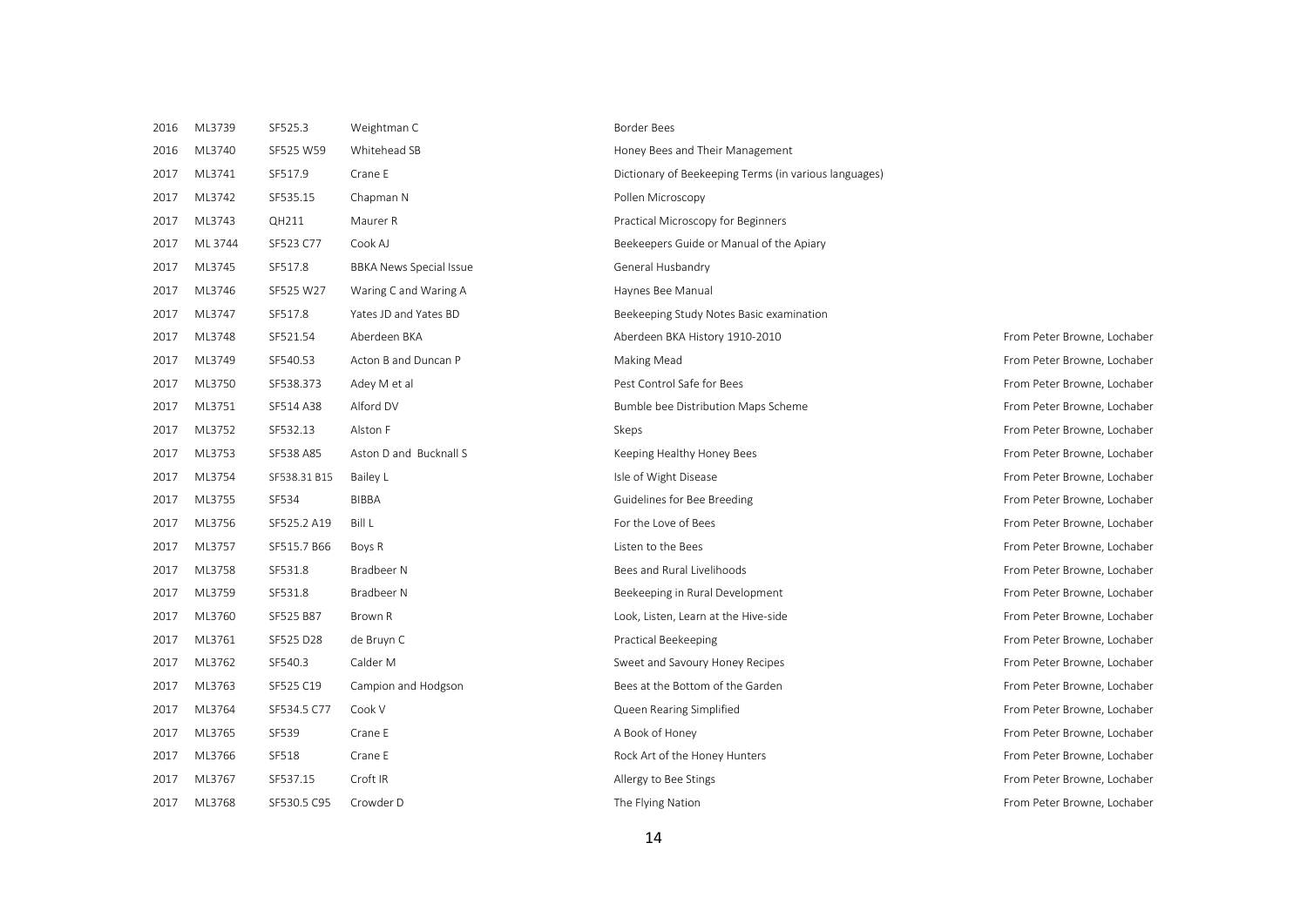| 2017 | ML3769 | SF540.3      | Dalby B                | Honey Recipes for Microwave Cookery                 | From Peter Browne, Lochaber |
|------|--------|--------------|------------------------|-----------------------------------------------------|-----------------------------|
| 2017 | ML3770 | SF540.53     | Dennis CB              | Background to Meadmaking                            | From Peter Browne, Lochaber |
| 2017 | ML3771 | SF538.38     | Dietz A and Herman HF  | Biology, Detection and Control of Varroa Jacobsoni  | From Peter Browne, Lochaber |
| 2017 | ML3772 | SF514 F12    | Fabre JH               | Bramble Bees and Others                             | From Peter Browne, Lochaber |
| 2017 | ML3773 | SF514 F12    | Fabre JH               | The Mason Bees                                      | From Peter Browne, Lochaber |
| 2017 | ML3774 | SF534.5 F45  | Field O                | Field Notes on Queen Rearing                        | From Peter Browne, Lochaber |
| 2017 | ML3775 | SF517        | Free JB                | Bees and Mankind                                    | From Peter Browne, Lochaber |
| 2017 | ML3776 | SF515 F85    | Free JB [ed]           | Honeybee Biology                                    | From Peter Browne, Lochaber |
| 2017 | ML3777 | SF515.12     | Free JB                | Pheromones of Social Bees                           | From Peter Browne, Lochaber |
| 2017 | ML3778 | SF540.53     | Furness C              | Honey Wines and Beers                               | From Peter Browne, Lochaber |
| 2017 | ML3779 | SF515 G69    | Gould J and CG         | The Honey Bee                                       | From Peter Browne, Lochaber |
| 2017 | ML3780 | SF538.2      | Hansen H               | Honey Bee Brood Diseases                            | From Peter Browne, Lochaber |
| 2017 | ML3781 | SF538.25     | Heath LAF              | Development of Chalk Brood in a Honeybee Colony     | From Peter Browne, Lochaber |
| 2017 | ML3782 | SF526.1      | Hobbs GA               | Beekeeping with Alfalfa Leaf-cutting Bees in Canada | From Peter Browne, Lochaber |
| 2017 | ML3783 | SF525 H85    | Howe RJ and KE         | Practical Beekeeping                                | From Peter Browne, Lochaber |
| 2017 | ML3784 | SF521.5 A64  | <b>IBRA</b>            | Apicultural Abstracts vol 30 no 3                   | From Peter Browne, Lochaber |
| 2017 | ML3785 | SF535.15     | Kirk W                 | Colour Guides to Pollen Loads (inc Colour Chart)    | From Peter Browne, Lochaber |
| 2017 | ML3786 | SF532.15 N27 | MAFF                   | <b>British National Hive</b>                        | From Peter Browne, Lochaber |
| 2017 | ML3787 | SF538.347    | <b>MAFF</b>            | Dysentery in Bees                                   | From Peter Browne, Lochaber |
| 2017 | ML3788 | SF532.15 L28 | <b>MAFF</b>            | Langstroth and Modified Dadant (MD) Hives           | From Peter Browne, Lochaber |
| 2017 | ML3789 | SF538.38     | <b>MAFF</b>            | Varroosis; A Parasitic infection of Honey Bees      | From Peter Browne, Lochaber |
| 2017 | ML3790 | SF538.38     | Matheson A             | Living with Varroa                                  | From Peter Browne, Lochaber |
| 2017 | ML3791 | SF531.3 M62  | Michelbacher et al     | Feasibility of Introducing Squash Bees              | From Peter Browne, Lochaber |
| 2017 | ML3792 | SF538.38     | Mobus B and de Bruyn C | New Varroa Handbook                                 | From Peter Browne, Lochaber |
| 2017 | ML3793 | SF540.3 M71  | Molboer Apiary         | Cumbrian Cookery Book                               | From Peter Browne, Lochaber |
| 2017 | ML3794 | SF514 M84    | Morgan and Perceval    | Rearing and Management of Bumble Bees               | From Peter Browne, Lochaber |
| 2017 | ML3795 | SF538 M88    | Morse R                | Honey Bee Pests, Predators and Diseases             | From Peter Browne, Lochaber |
| 2017 | ML3796 | SF525 M88    | Morse and Hooper       | Illustrated Encyclopaedia of Beekeeping             | From Peter Browne, Lochaber |
| 2017 | ML3797 | SF532.13     | Nobbs RE               | Make our Own Skep                                   | From Peter Browne, Lochaber |
| 2017 | ML3798 | SF514        | O'Toole                | <b>Bumblebees</b>                                   | From Peter Browne, Lochaber |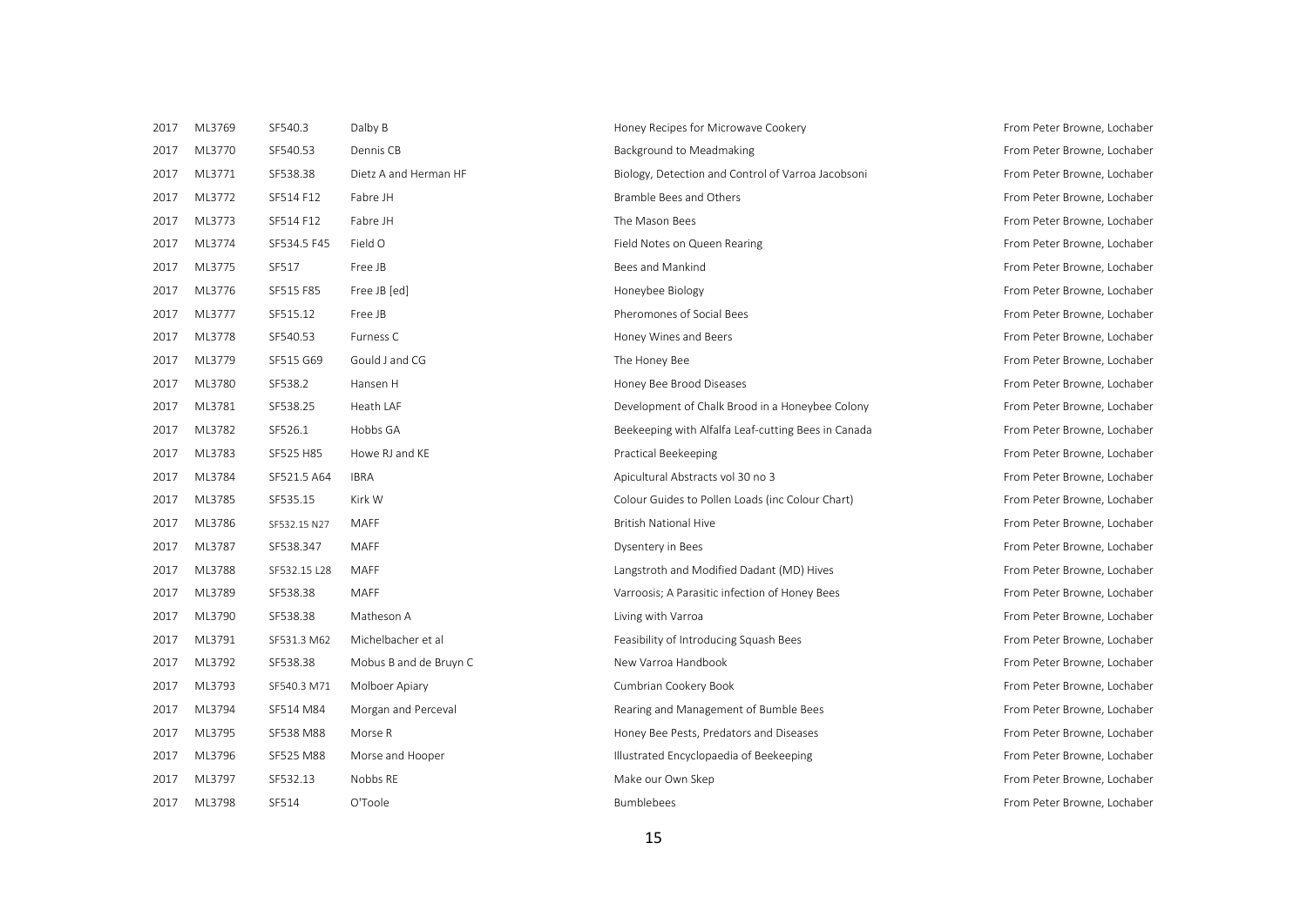| 2017 | ML3799  | SF514       | O'Toole                  | <b>Bumblebees</b>                                                   | From Peter Browne, Lochaber |
|------|---------|-------------|--------------------------|---------------------------------------------------------------------|-----------------------------|
| 2017 | ML3800  | SF516       | Owsianka                 | Legend of the Hive                                                  | From Peter Browne, Lochaber |
| 2017 | ML3801  | SF514.P97   | Prys-Jones and Corbett   | <b>Bumblebees</b>                                                   | From Peter Browne, Lochaber |
| 2017 | ML3802  | SF537.17    | Riches H                 | Medical Aspects of Beekeeping                                       | From Peter Browne, Lochaber |
| 2017 | ML3803  | SF538.38    | <b>Ritter W</b>          | Varroa Disease of the Honey Bee                                     | From Peter Browne, Lochaber |
| 2017 | ML3804  | SF539       | Rounce J                 | Honey from Source to Sale and Show-bench                            | From Peter Browne, Lochaber |
| 2017 | ML3805  | SF534.5 R98 | Ruttner F (Ed)           | Queen Rearing (Apimondia Monographs)                                | From Peter Browne, Lochaber |
| 2017 | ML3806  | SF515 R98   | <b>Ruttner F</b>         | Biogeography and Taxonomy of Honey Bees                             | From Peter Browne, Lochaber |
| 2017 | ML3807  | SF514 S25   | Saunders E               | Hymenoptera Aculeata of the British Isles                           | From Peter Browne, Lochaber |
| 2017 | ML3808  | SF535.15    | Sawyer R (Pickard R, Ed) | Pollen Identification for Beekeepers                                | From Peter Browne, Lochaber |
| 2017 | ML3809  | SF526.41    | Singh S                  | Beekeeping in India                                                 | From Peter Browne, Lochaber |
| 2017 | ML3810  | SF514 S63   | Sladen FWL               | The Humble Bee                                                      | From Peter Browne, Lochaber |
| 2017 | ML3811  | SF530.5 S83 | Stephens-Potter LA       | Beekeeper's Manual                                                  | From Peter Browne, Lochaber |
| 2017 | ML3812  | SF515.1     | Storch H                 | At the Hive Entrance                                                | From Peter Browne, Lochaber |
| 2017 | ML3813  | SF516       | Stuart FS                | City of the Bees                                                    | From Peter Browne, Lochaber |
| 2017 | ML3814  | SF523 T65   | Tomkins and Griffiths    | Practical Beekeeping                                                | From Peter Browne, Lochaber |
| 2017 | ML3815  | SF524.1     | Weaver N and EC          | Beekeeping with the Stingless Bee                                   | From Peter Browne, Lochaber |
| 2017 | ML3816  | SF535.15    | White J                  | Pollen: Its Collections and Preparation for the Microscope          | From Peter Browne, Lochaber |
| 2017 | ML3817  | SF515 W     | Winston ML               | Biology of the Honey Bee                                            | From Peter Browne, Lochaber |
| 2017 | ML3818  | SF534.5 W89 | Woodward DR              | Queen Bee: Biology, Rearing and Breeding                            | From Peter Browne, Lochaber |
| 2017 | ML3819  | SF514 Z19   | Zahradnik J              | Bees, Wasps and Ants                                                | From Peter Browne, Lochaber |
| 2017 | ML3820  | SF514.9     | Zeuner FE and Manning FJ | Monograph of Fossil Bees                                            | From Peter Browne, Lochaber |
| 2018 | ML3821  | SF515.3 C87 | Cowley M                 | The Honey Bee Illustrated                                           |                             |
| 2018 | ML3822  | SF525.1     | Showler K                | Essays in Beekeeping History                                        |                             |
| 2018 | ML3823  | SF536.9 R21 | Calder A                 | Oilseed Rape and Bees                                               |                             |
| 2018 | MLL3824 | SF537.3 S67 | Shaw W                   | A Simple Guide to the Use of the Snelgrove Board                    |                             |
| 2018 | ML3825  | S537.3 B13  | Badger M                 | How to use a Horsley Board for Swarm Control                        |                             |
| 2018 | ML3826  | SF529.S96   | Wahlin B                 | Om Konsten att Umgas Med Bin (The Art of Living Together with Bees) | Robert Couston Bequest      |
| 2018 | ML3827  | SF529 G79   | <b>EDIAM</b>             | Beehives of Greece (Greek Text)                                     |                             |
| 2018 | ML3828  | SF521.5 L43 | Lincolnshire BKA         | Lincolnshire BKA Year Book 1972-73                                  |                             |
|      |         |             |                          |                                                                     |                             |